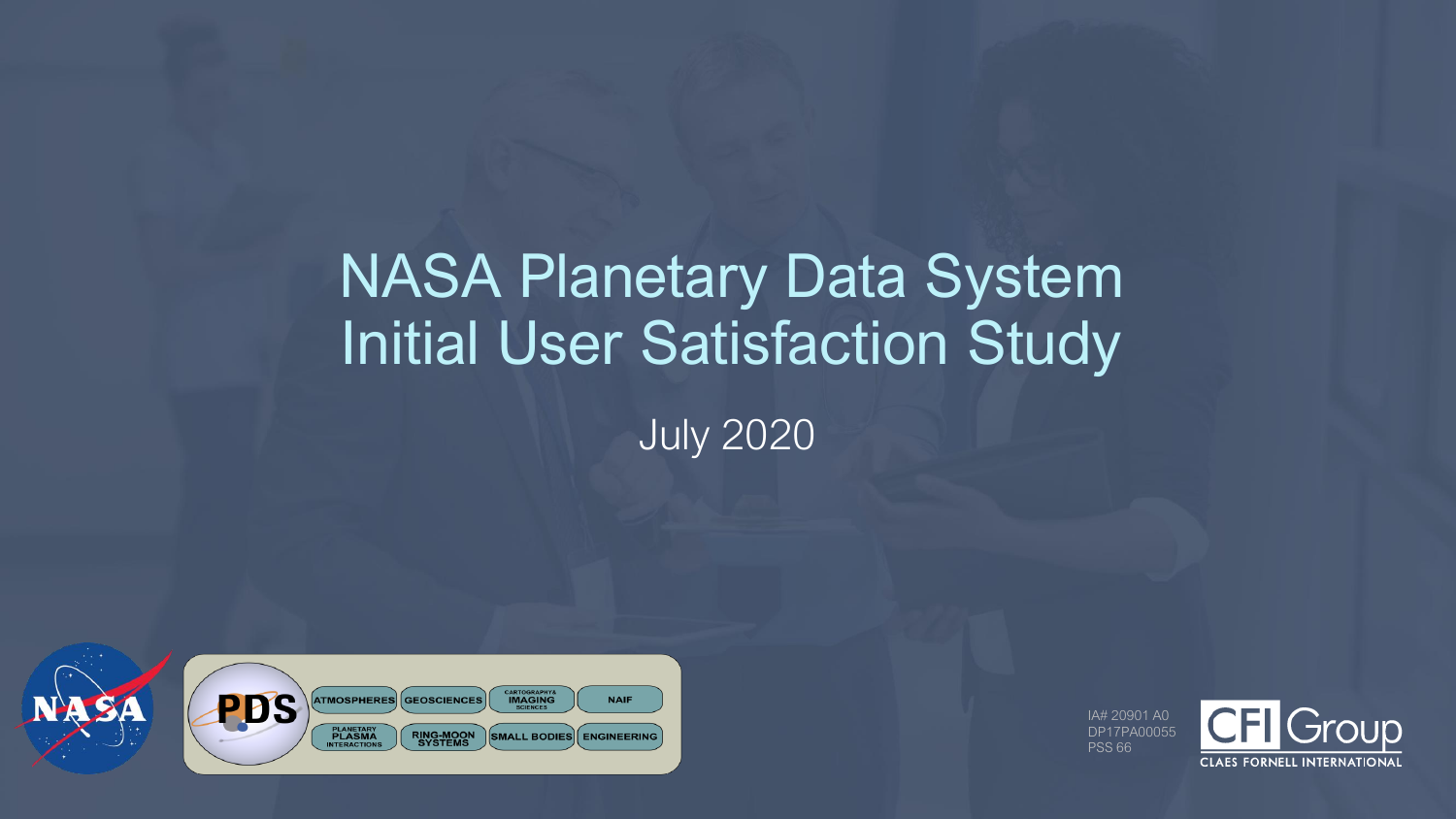### History of CFI Group

- CFI Group: Founded in 1988
- Founding partner of the ACSI\*
- Cause and effect methodology / predictive analytics
- Professional services project leads have 20+ years experience
- Serving a global list of clients from 5 offices across 3 continents
- Providing "actionable" customer feedback insights based on the science of the ACSI





CFI GROUP WORLDWIDE USA – Ann Arbor, MI (corporate headquarters) UK – London ITALY – Milan CHINA – Shanghai SWEDEN – Stockholm



*\*American Customer Satisfaction Index*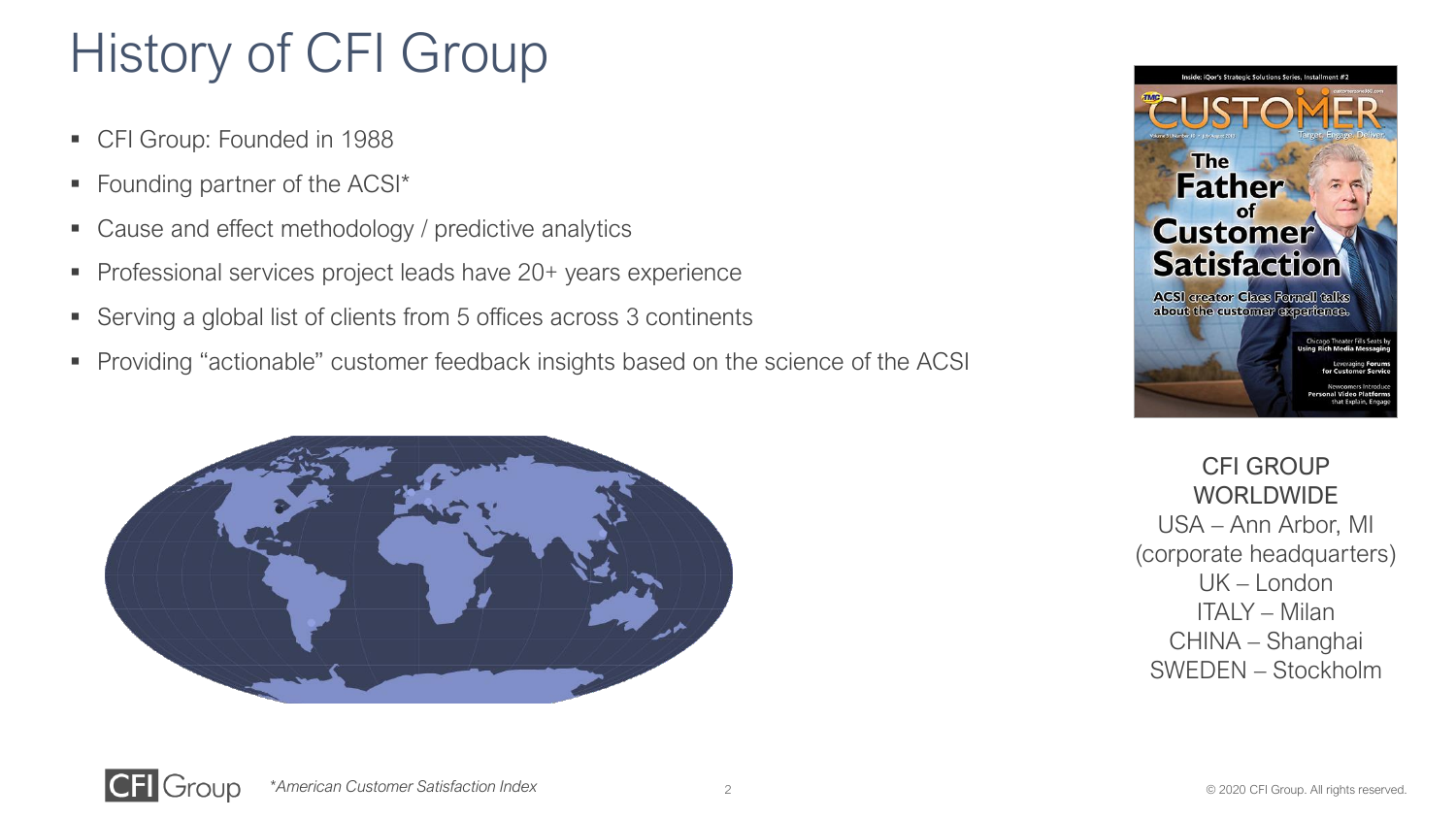### Contents | **·** Study Overview

- 
- **Executive Summary**
- **E** Satisfaction Model
- Respondent Demographics
- Modeled Satisfaction Drivers
- Non-modeled Satisfaction Drivers
- Appendix

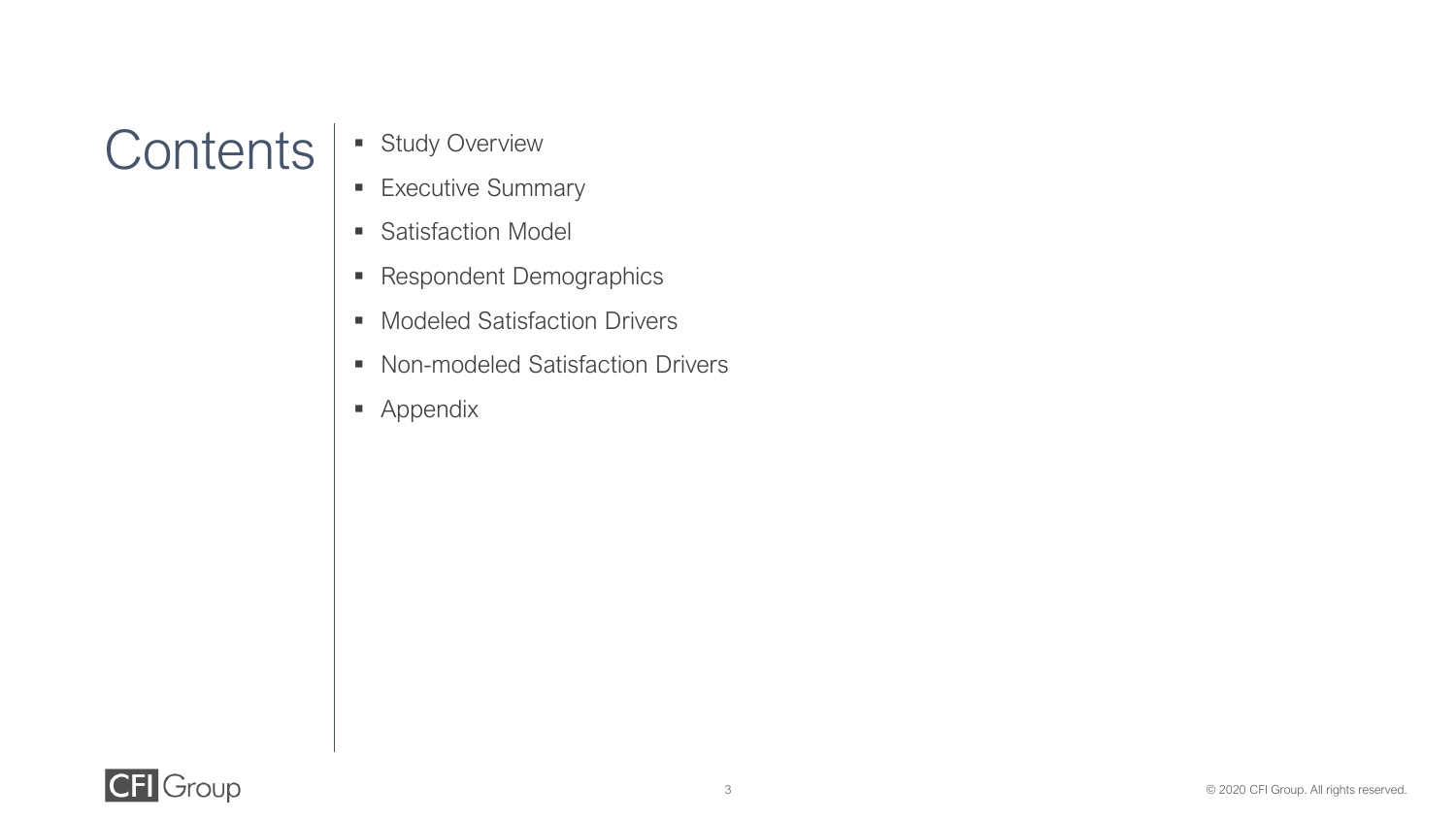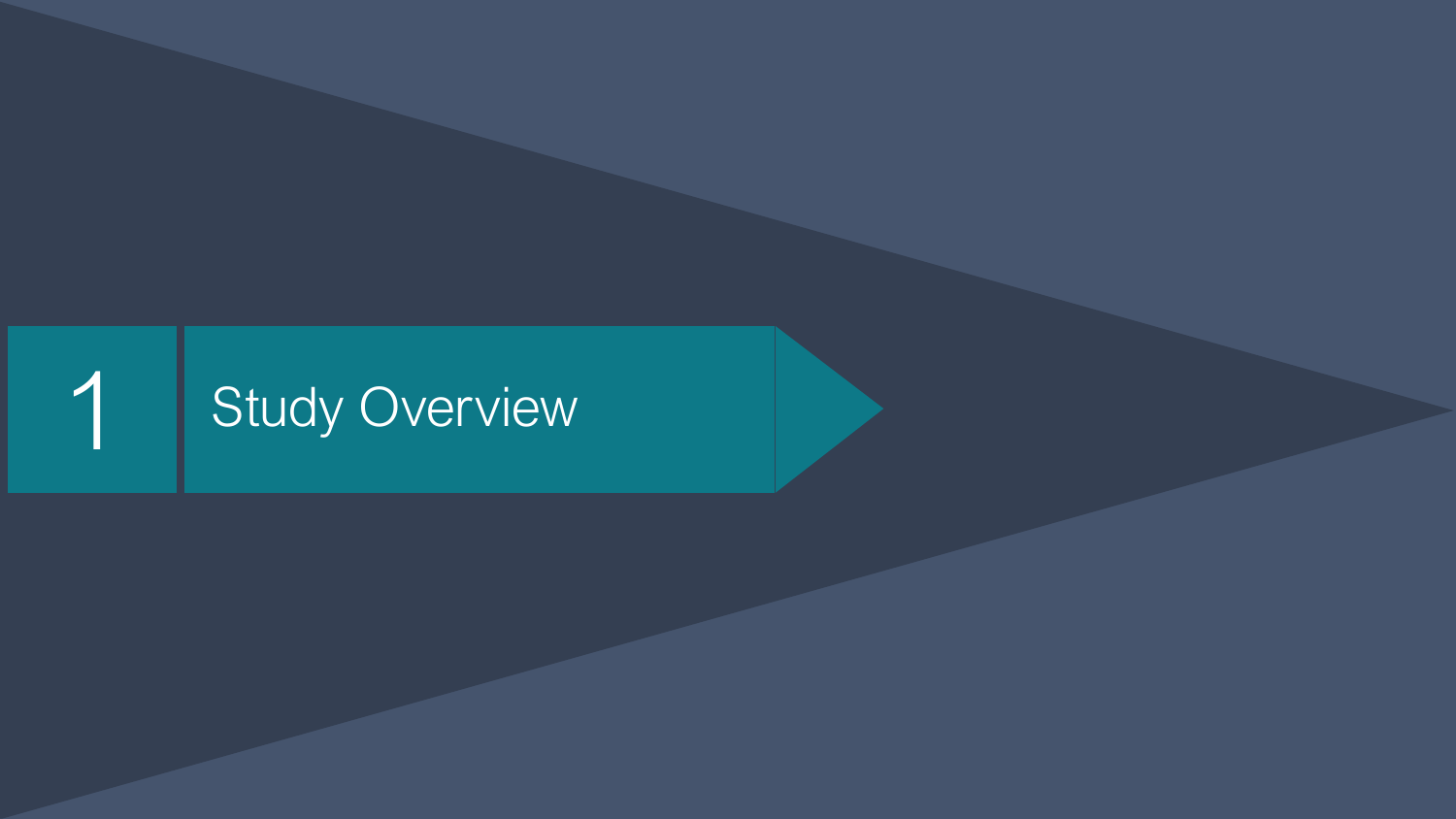### **Introduction**

This report documents the findings from the initial NASA Planetary Data System 2020 User Satisfaction Survey. NASA PDS commissioned CFI Group to conduct the study using the methodology of the American Customer Satisfaction Index (ACSI). This was baseline measurement of satisfaction with the NASA Planetary Data System.

The ACSI is a national indicator of customer evaluations of the quality of goods and services available in the U.S. It is the only uniform, cross-industry/government measure of customer satisfaction. The ACSI is widely used to measure customer satisfaction among government programs. This methodology has measured hundreds of programs of federal government agencies since 1999, allowing for benchmarking between the public and private sectors and provides information unique to each agency on how its activities that interface with the public affect the satisfaction of customers. The effects of satisfaction are estimated, in turn, on specific objectives (such as likelihood to use PDS services again).

Although the survey was based on the existing NASA EOSDIS user survey, the questionnaire was developed through a collaborative effort between CFI Group and NASA PDS staff to measure overall user satisfaction and performance of the key aspects of their PDS experience.

This report was produced by CFI Group. If you have any questions regarding this report, please contact CFI Group at 734- 930-9090.

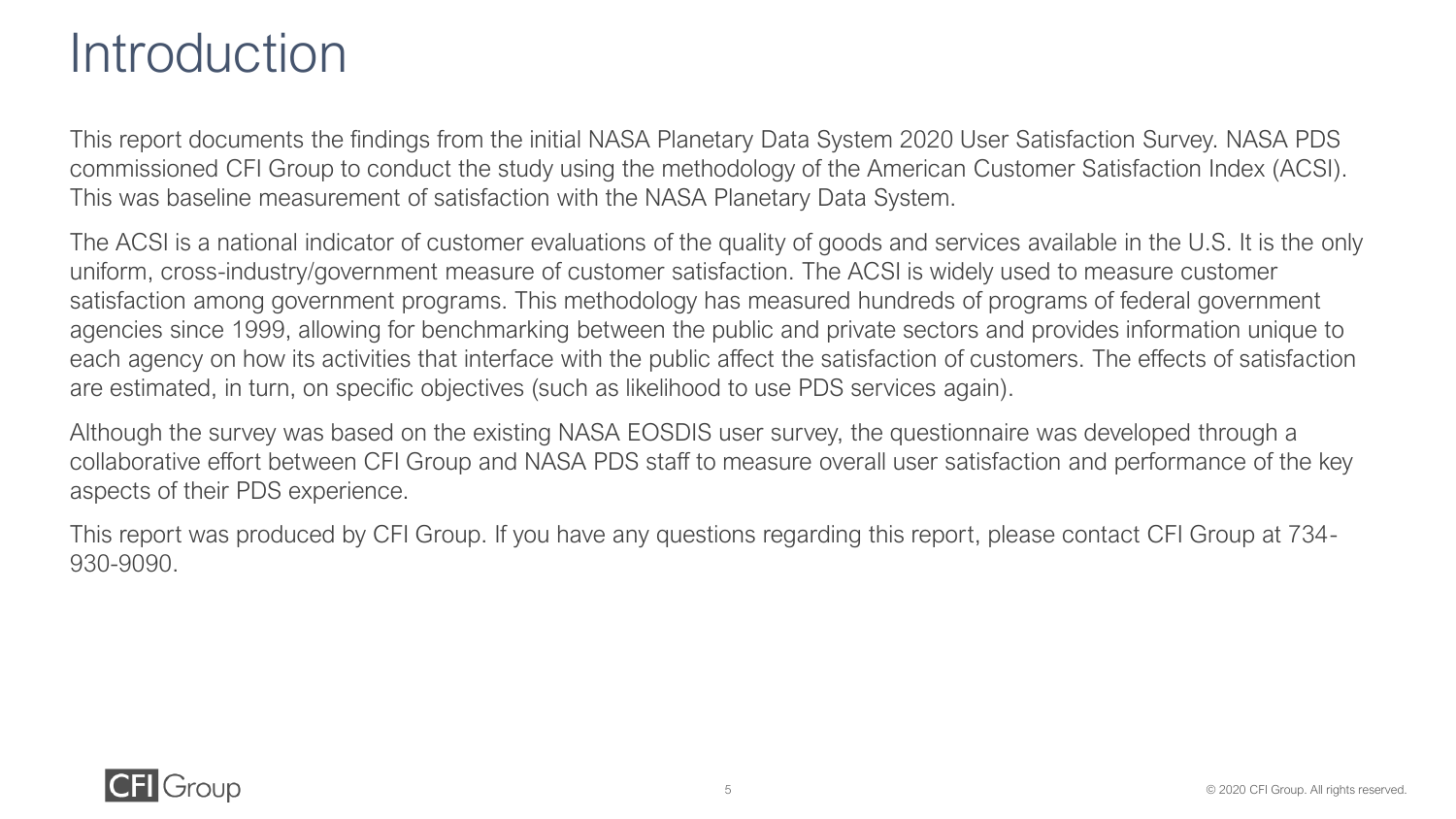### Study Overview

| <b>Background</b>            | CFI Group has a long-established relationship with the Federal Government and has assisted<br>many agencies and departments with their customer and employee satisfaction measurement<br>programs. NASA EOSDIS and CFI Group have partnered on many satisfaction measurements<br>since 2013. This was the first project for PDS.                                                                                                                                          |
|------------------------------|---------------------------------------------------------------------------------------------------------------------------------------------------------------------------------------------------------------------------------------------------------------------------------------------------------------------------------------------------------------------------------------------------------------------------------------------------------------------------|
|                              | The objective of the NASA PDS user study was to gather feedback from users on their<br>experiences working with both PDS as a whole, as well as specific Nodes of study. This<br>survey is part of the NASA PDS commitment to continuous quality improvement to achieve<br>organizational excellence and will assist leadership in making data-driven decisions on where<br>to invest in improvement initiatives that will have the greatest affect on user satisfaction. |
| <b>Survey Administration</b> | Data was collected via two methods:                                                                                                                                                                                                                                                                                                                                                                                                                                       |

- › Know users were sent email invitations with a secure online survey link embedded.
- › The PDS website included an anonymous survey link that could be accessed by anyone who visited the PDS website
- Data was collected from March 10, 2020 to June 5, 2020. There were 198 total responses.

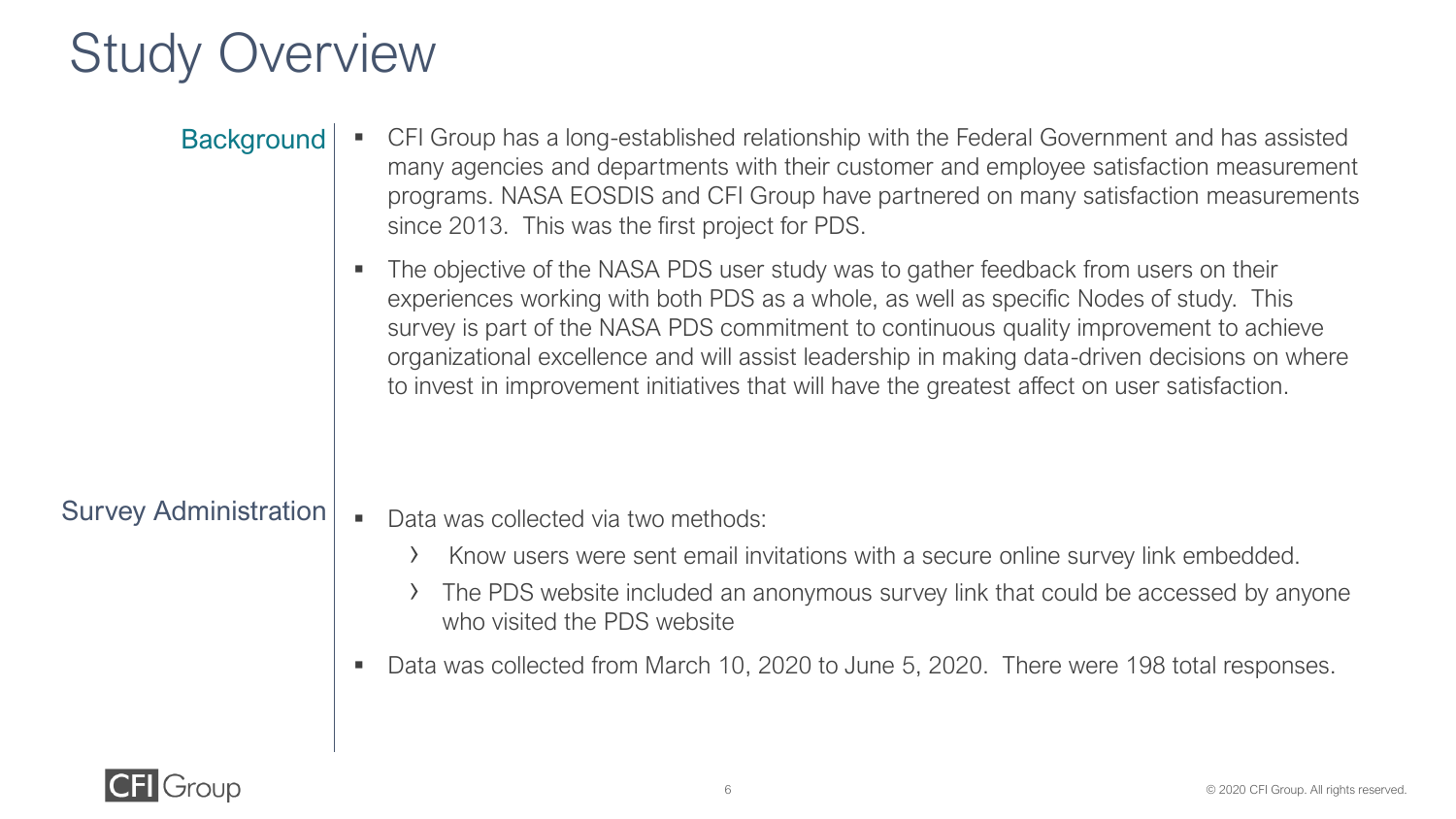### The ACSI Approach

- CFI Group's methodology is based on the approach used in the American Customer Satisfaction Index (ACSI). The ACSI methodology provides:
	- › A precise and granular view into the customer experience.
	- › Guidance about which areas of improvement will produce the greatest increases in user satisfaction.
- The key metric of this survey is the Customer Satisfaction Index (CSI) score.
- The CSI is the weighted average of three questions that ask directly about customer satisfaction.
	- › Using a scale from 1 to 10, where 1 means Very Dissatisfied and 10 means Very Satisfied, rate your overall satisfaction.
	- › Using a scale from 1 to 10, where 1 means Falls Short of Your Expectations and 10 means Exceeds Your Expectations, how well does your experience meet your expectations?
	- › Using a scale from 1 to 10, where 1 means Not Very Close to the Ideal and 10 means Very Close to the Ideal, how close was your experience to your "ideal" experience?
- This average is converted from the survey's 1 to 10-point scale to a 0 to 100-point score for reporting purposes.

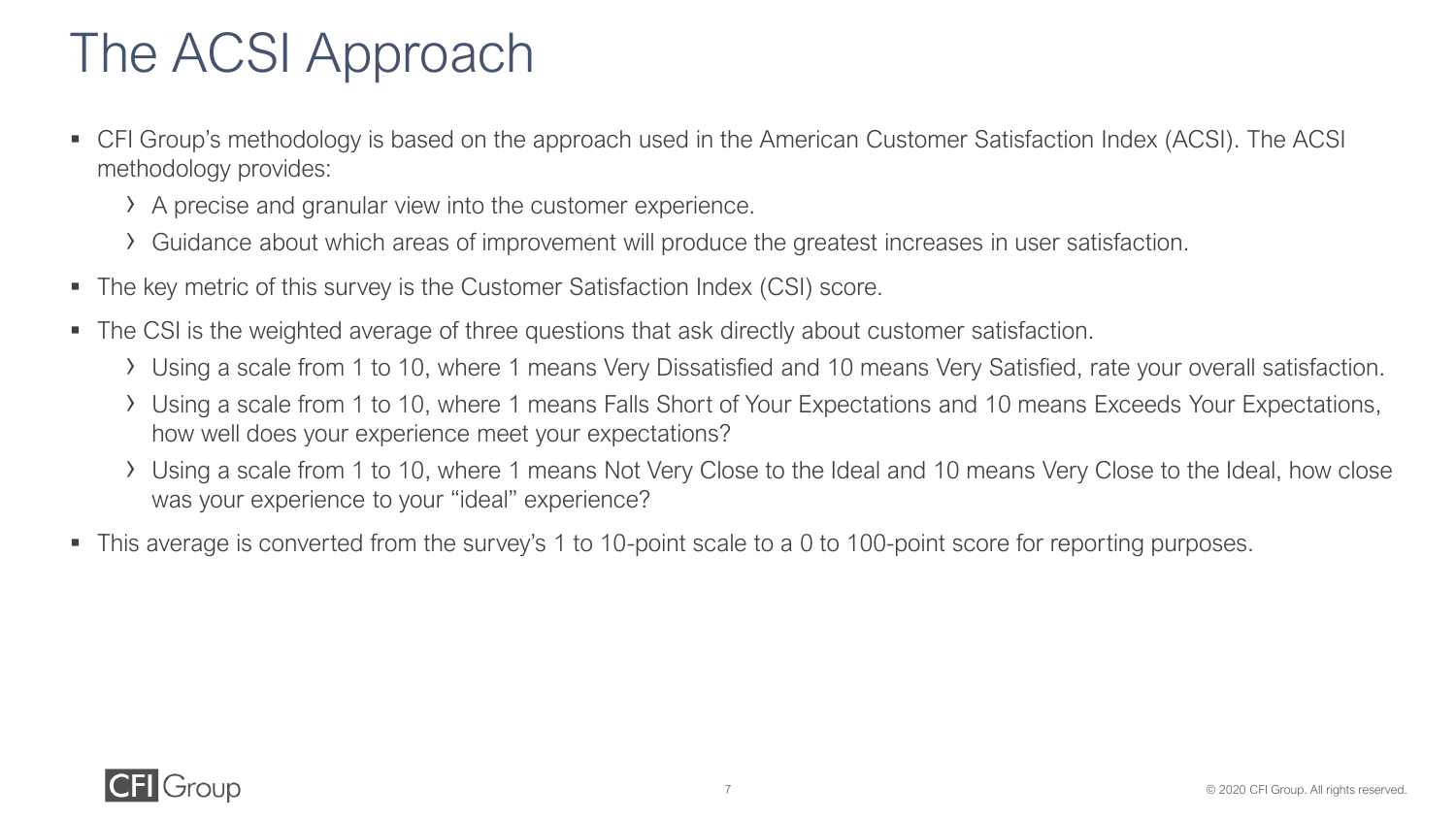### **Definitions**

- Customer Satisfaction Index (CSI)
	- › The CSI is the weighted average of three questions that ask directly about customer satisfaction.
		- › Thinking about the Benefits.gov website, using a scale where 1 means "Very dissatisfied" and 10 means "Very satisfied", how satisfied are you with PDS overall?
		- › Think about your expectations for this website. Using a scale where 1 means "Falls short of your expectations" and 10 means "Exceeds your expectations", how does PDS compare to your expectations?
		- › Now imagine an ideal website. Using a scale where 1 means "Not very close to the ideal" and 10 means "Very close to the ideal", how does PDS compare to this ideal?
- Drivers (of Satisfaction)
	- › The aspects of the customer experience are measured in the survey by a series of rated questions. Drivers for this study include:
		- › PDS Search
		- › Format

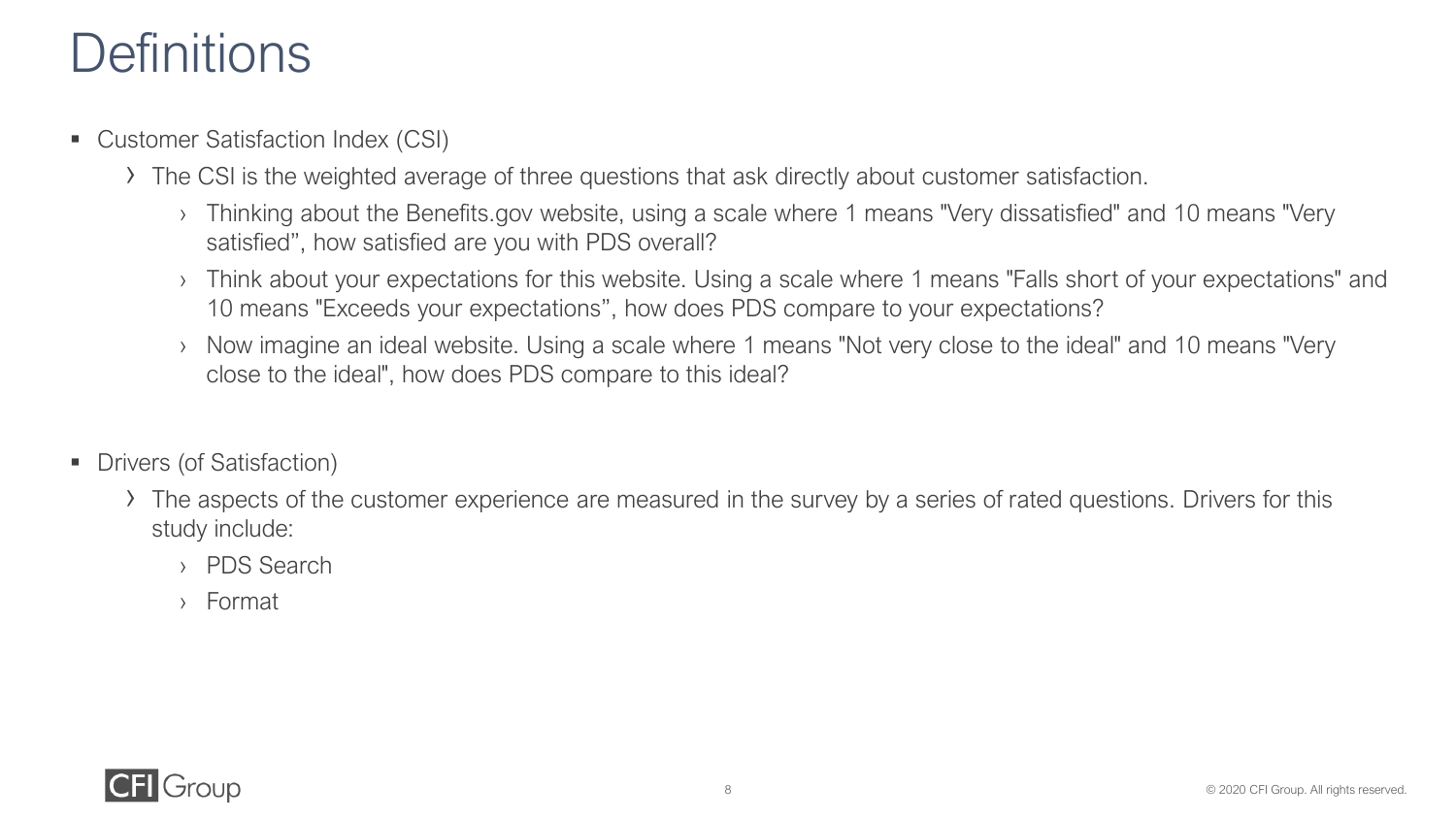## 2 Executive Summary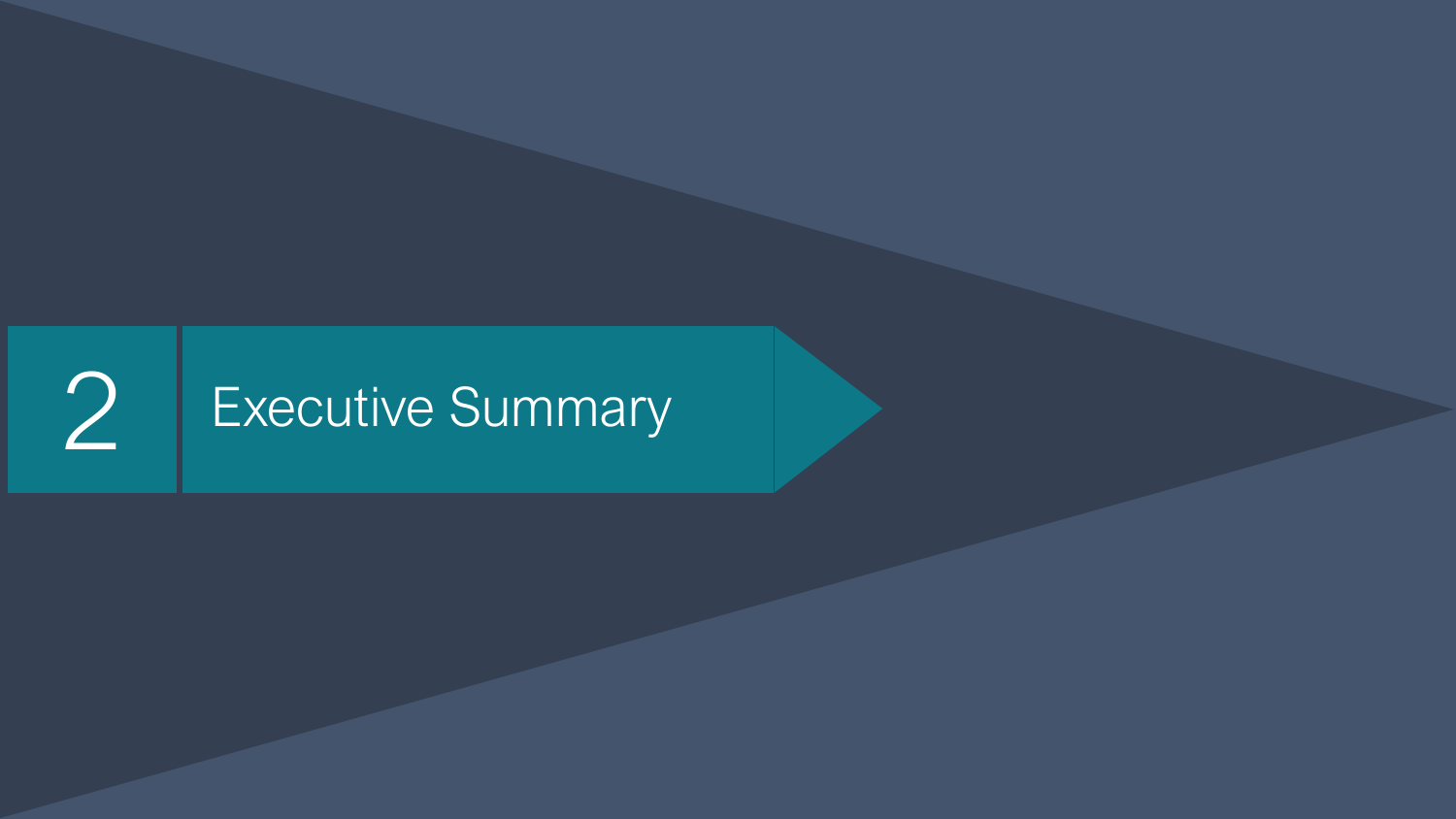### Key Findings, Implications and Recommendations

- The initial customer satisfaction score (CSI) for NASA Planetary Data System (PDS) users is 66. This is just below the overall Federal Government aggregated score.
	- The overall satisfaction score for PDS was 71, while satisfaction compared to expectations (64) and satisfaction compared to ideal (61) were noticeably lower. This indicates a difference between expectations and actual experience. Anything that can align expectations and experience should improve overall satisfaction.
	- Users are likely to recommend PDS to others (82) and are extremely likely to use PDS services again in the future (91).
	- Users from the United States made up the majority of respondents (71%) and tended to score lower on the satisfaction metrics than respondents from other parts of the world.
- Most users considered themselves as a 'Planetary science researcher'. Only ten percent of respondents were classified as a 'Student'.
- Although two-thirds of respondents indicated they needed to know the archive node to access data, most were able to find what they were looking for.
	- Respondents used multiple methods to search for data. 'Manually searching', 'Google', and 'pds.gov search services' were used by roughly half of the respondents.
- Users were extremely pleased with all aspects of customer service. They found customer service to be 'Professional', 'Knowledgeable', and 'Helpful'.

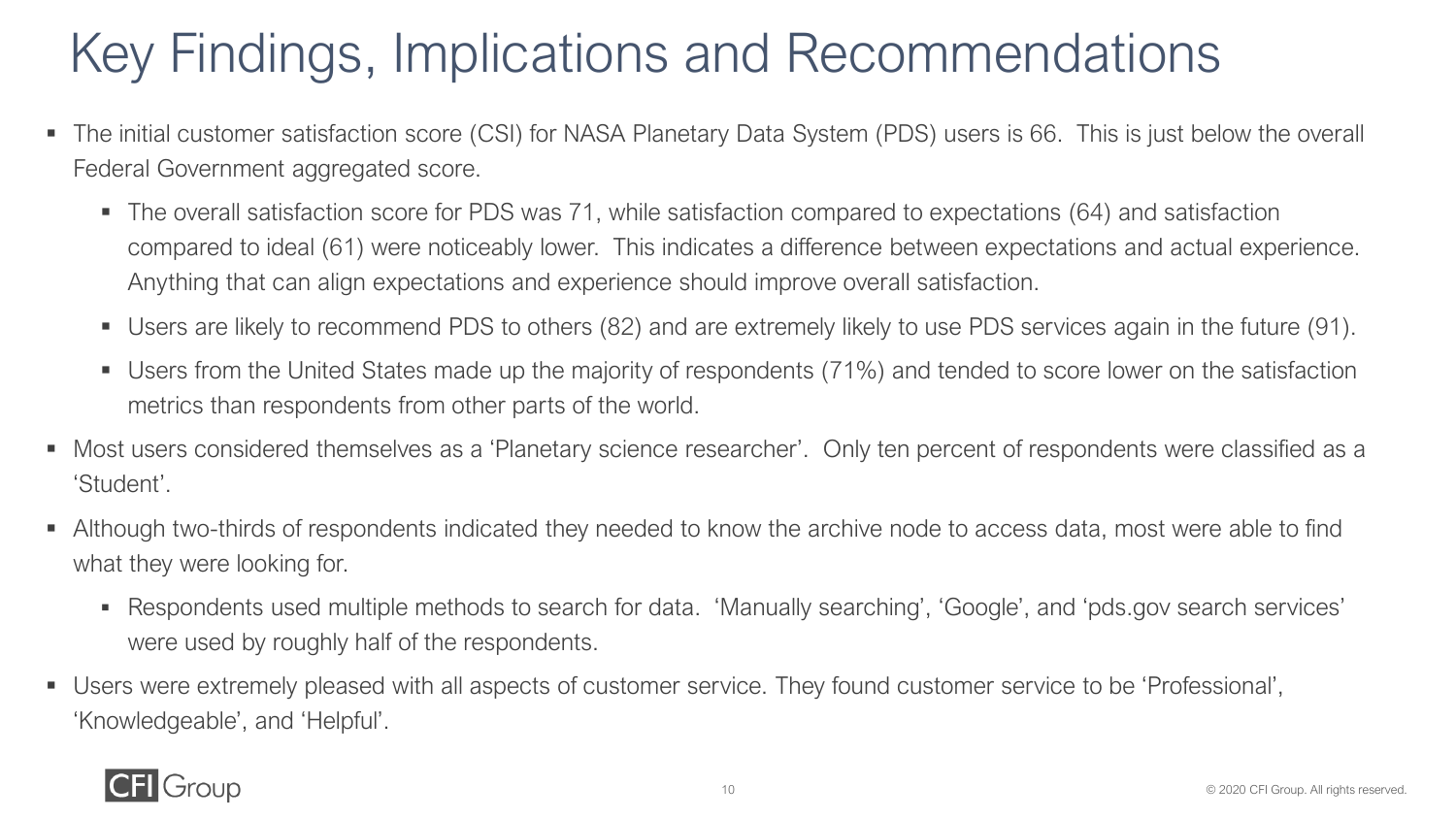## 3 Satisfaction Model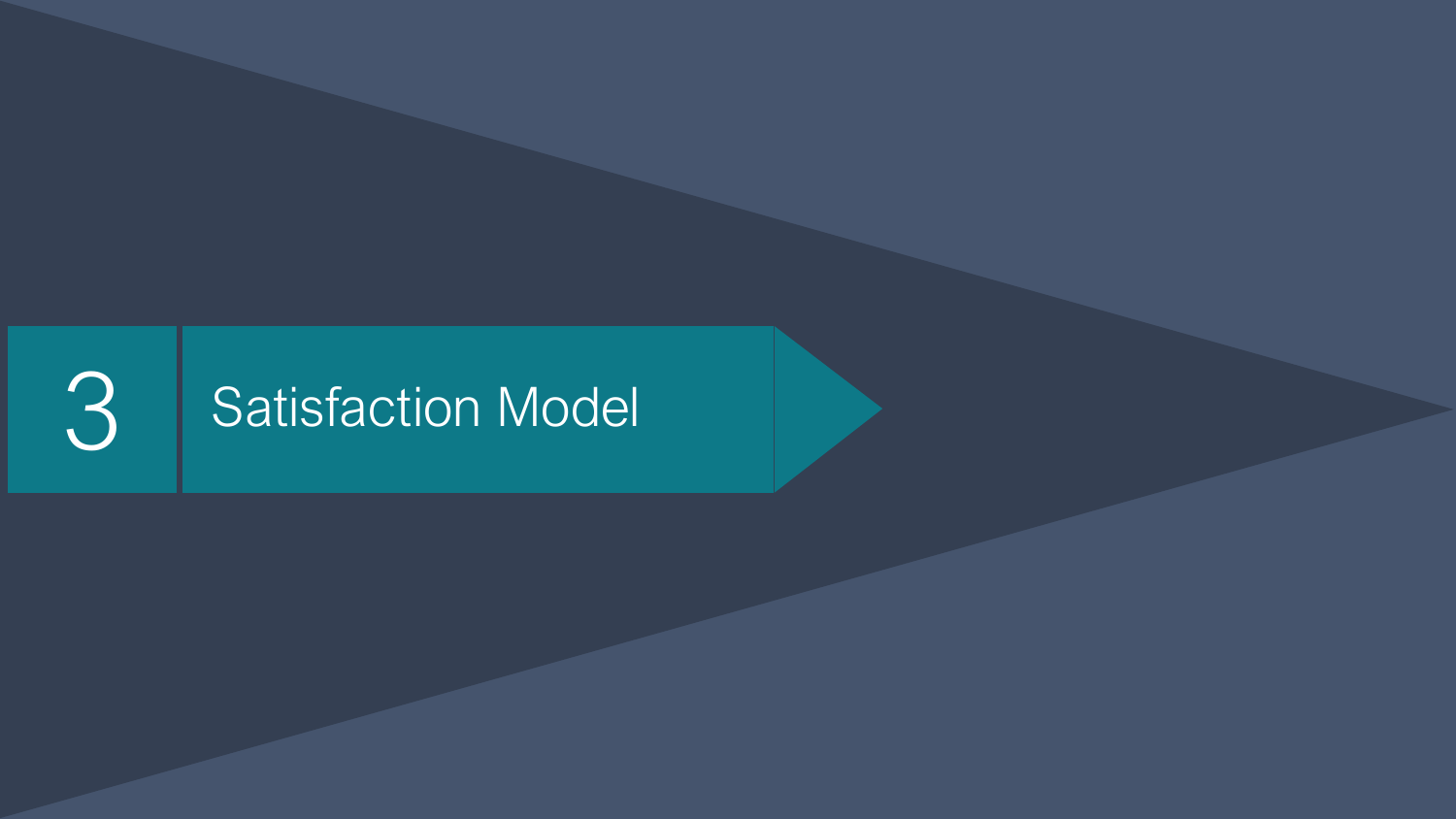### Customer Satisfaction Model

- **EXECT** Attribute scores are the mean (average) respondent scores to each individual question that was asked in the survey. Respondents are asked to rate each item on a 1-to-10 scale with "1" being "poor" and "10" being "excellent." CFI Group converts the mean responses to these items to a 0-to-100 scale for reporting purposes. It is important to note that these scores are averages, not percentages. The score is best thought of as an index, with "0" meaning "poor" and "100" meaning "excellent."
- A component score is the weighted average of the individual attribute ratings given by each respondent to the questions presented in the survey. A score is a relative measure of performance for a component, as given for a particular set of respondents. In the model (shown on Slide 15), the component score for PDS Search is an index of the ratings of two questions (Overall experience with PDS Web Services/Interfaces and Overall experience with search methods).
- **Impacts** represent the effect on the subsequent component if the initial driver (component) were to be improved or decreased by five points. For example, if the score for PDS Search increased by five points (66 to 71), the CSI score would increase by the amount of its impact, 2.3 points, (from 66 to 68.3). If the driver increases by less than or more than five points, the resulting change in satisfaction would be the corresponding fraction of the original impact. Impacts are additive; if multiple areas were to each improve by five points, the related improvement in satisfaction will be the sum of the impacts.
- As with scores, impacts are also relative to one another. A low impact does not mean a component is unimportant. Rather, it means that a five-point change in that one component is unlikely to result in much improvement in satisfaction at this time. Therefore, components with higher impacts are generally recommended for improvement first, especially if scores are lower for those components.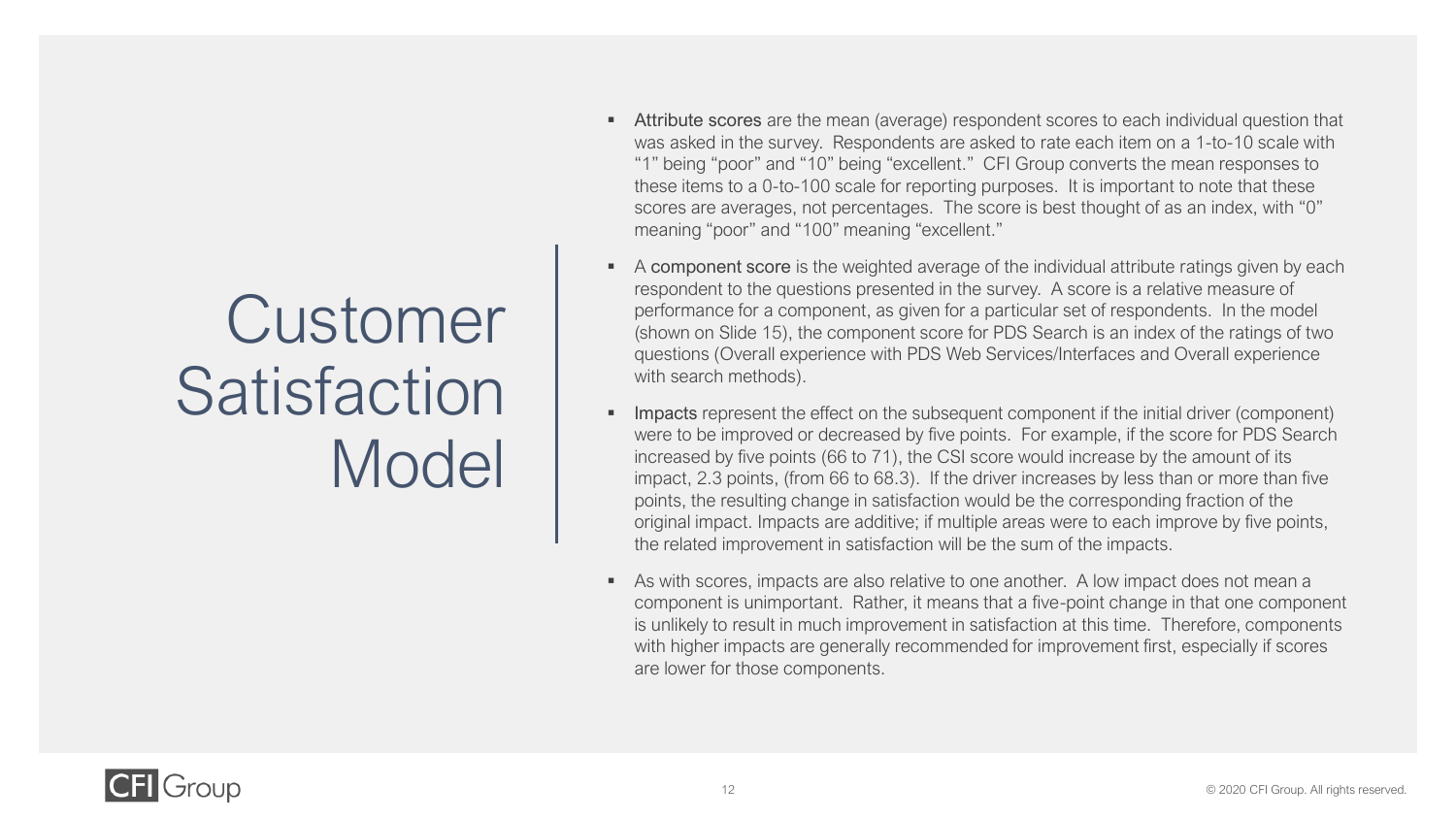### Definitions – Scores and Impacts

- Question Score:
	- › Average customer score for questions asked in the survey
	- › Questions are asked on 1-10 scale, translated to 0-100

#### ■ Driver Score:

- › Weighted average of Questions that make up a Driver
- › Scores range from 0 to 100
- › Scores are reported as means, not percentages

#### ■ Driver Impact:

- › Driver impacts show you the rise in Satisfaction you can expect for every 5-point increase(or fraction thereof) in the associated Driver score.
- › Help you understand where improvement matters most to your customers.

#### ■ Future Behavior Impact:

› This number shows you the expected increase in the Future Behavior score for every 5-point increase (or fraction thereof) in the Satisfaction score.

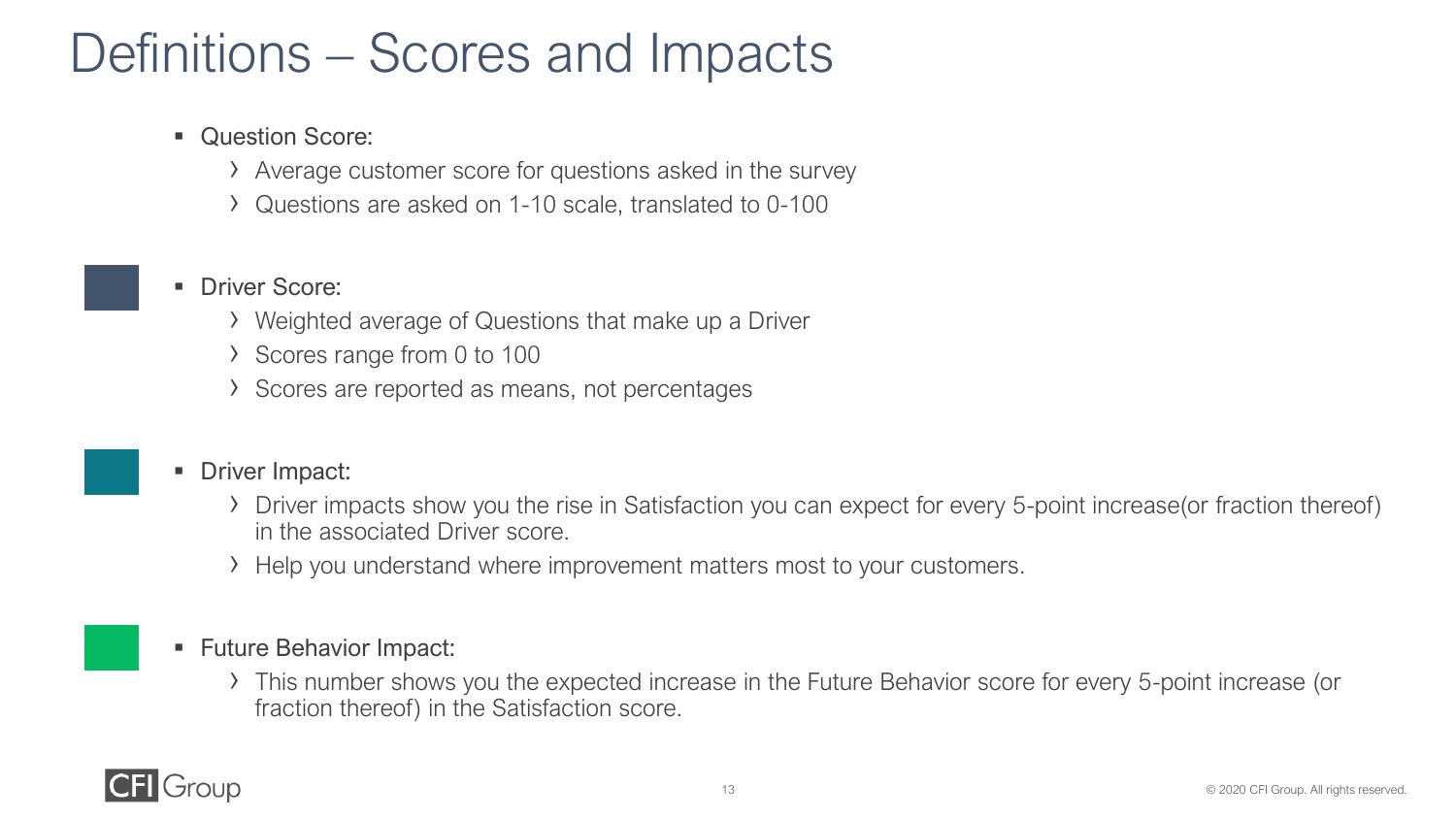### Interpreting Results

A Note About Scores

CFI Group recommends that scores be viewed on a continuum and each agency use the results to identify strengths and areas of opportunity. To answer the question about how to interpret the strength of a particular score, one can use the below guideline.

- Exceptional: 90-100
- Excellent: 80-89
- Good: 70-79
- $\blacksquare$  Average: 60-69
- Below Average: Less than 60

The overall average Customer Satisfaction Index for the Federal Government is 68.

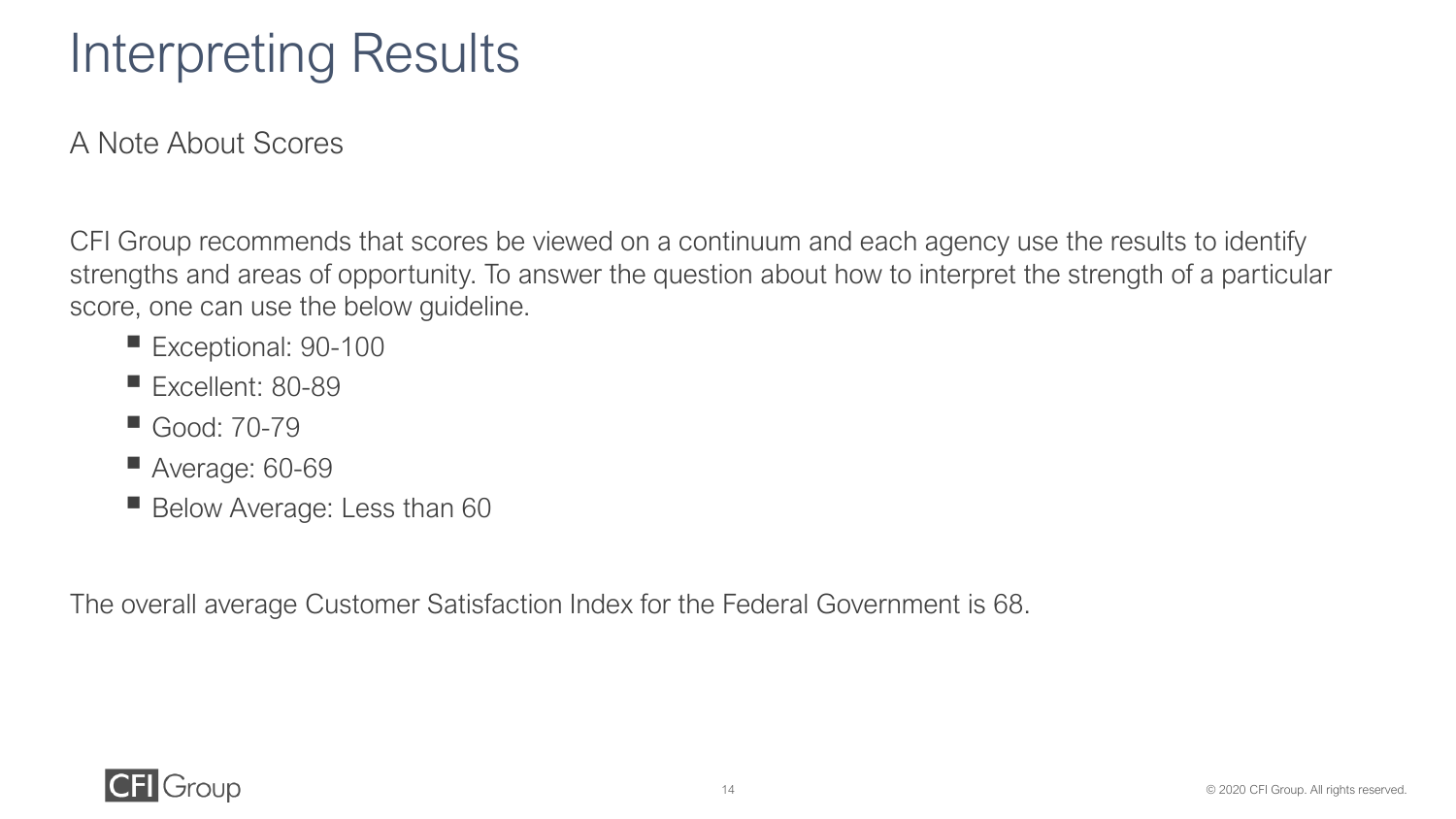### PDS User Satisfaction Model



Scores represent your performance as rated by customers.

Impacts show you which driver has the most/least leverage – where improvements matter most/least to your customers

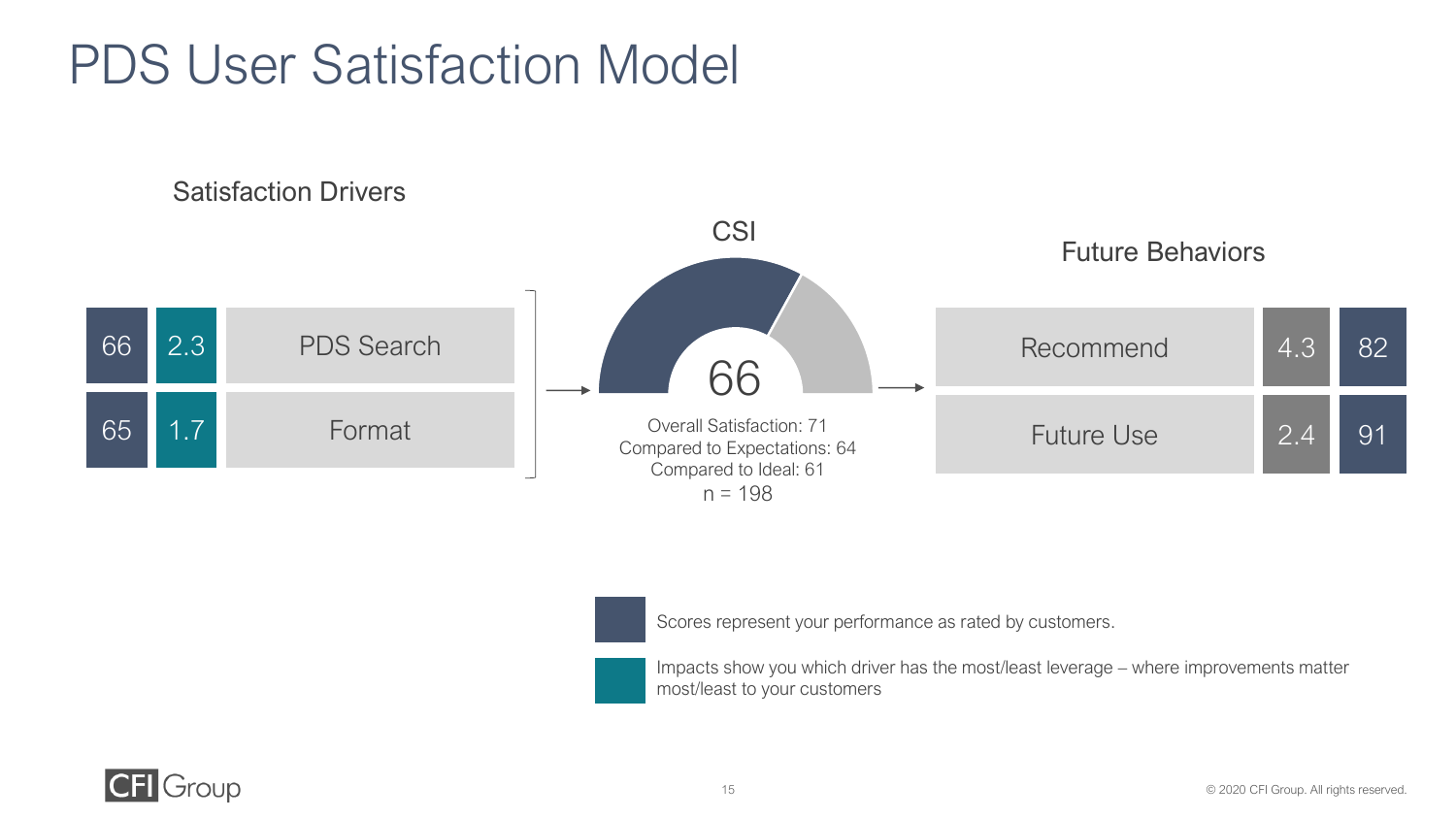### NASA PDS Priority Matrix

- **Drivers in the Top Priority quadrant** have a high impact on CSI and a relatively low score. These are the drivers where the organization can achieve significant improvements and see positive changes in customer satisfaction.
- **EXECUTE:** Strengths are high impact drivers that also have high scores. There is less room for improvement with these drivers than the Top Priorities, however, these drivers have high impact on satisfaction.
- Maintain identifies high-scoring drivers that do not have high impact on customer satisfaction. Maintaining the already high scores for these drivers is important.
- Secondary Opportunities are drivers that have low impact on satisfaction and are relatively low scoring.



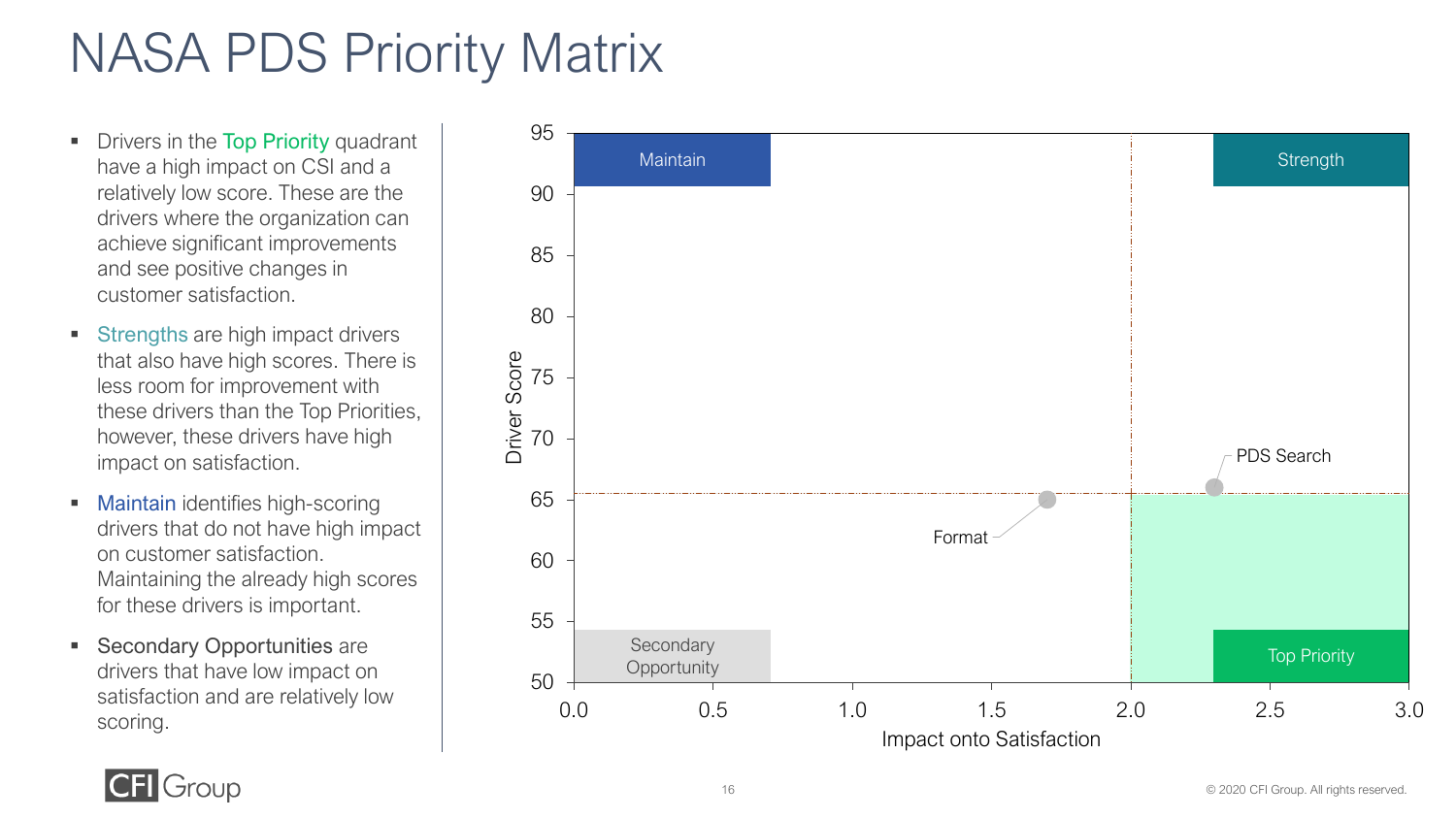### User Satisfaction and Future Behaviors



- The satisfaction scores for both Compared to Expectations and Compared to Ideal are lower than the score for Overall Satisfaction. This indicates, that although users are relatively satisfied, they have higher expectations.
- Anything that would better align expectations and the actual experience should increase the CSI.
- Recommend and Future Use scores are much higher than CSI.

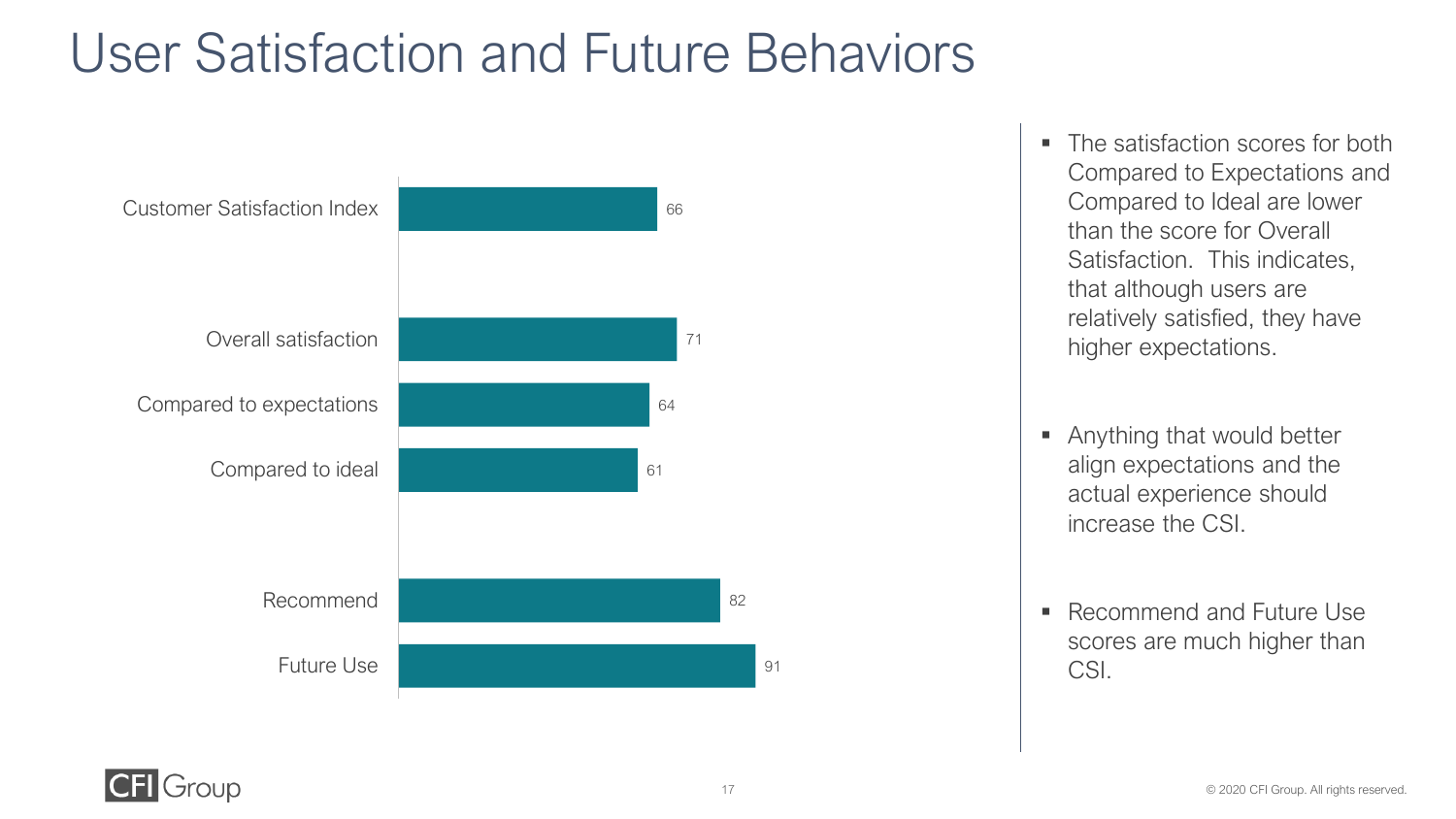### United States vs Rest of the World Satisfaction



- The United States accounted for 71% of all responses. France and Spain were next with 5% each.
- American respondents tended to post lower satisfaction scores across the board with a large difference occurring in the Expectations and Ideal scores.

*Indicates change is significant at 90% confidence*

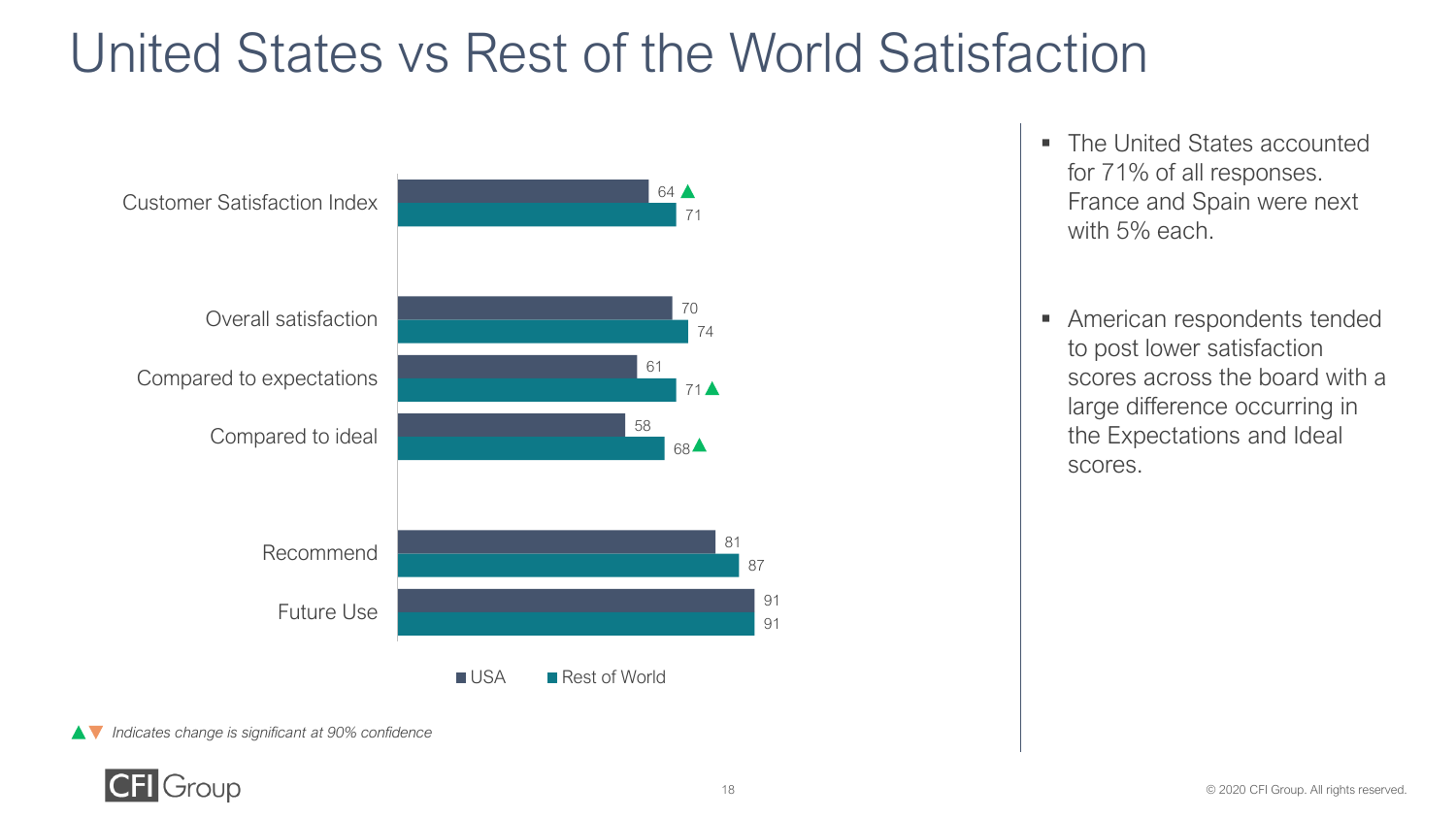### NASA compares favorably to aggregated government scores



*Benchmarks are from https://www.theacsi.org/the-american-customer-satisfaction-index* 

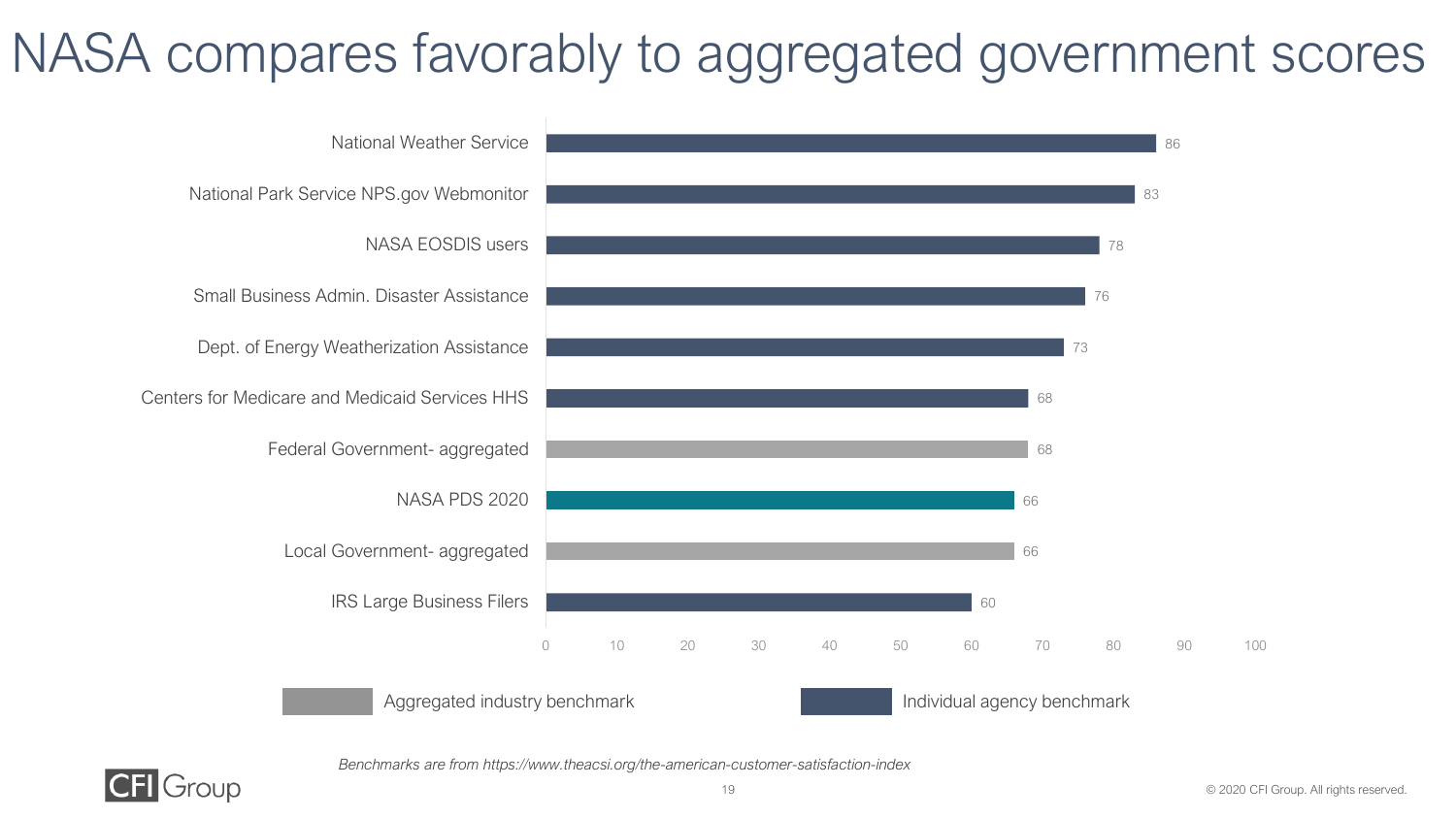# 4 Respondent<br>Demographics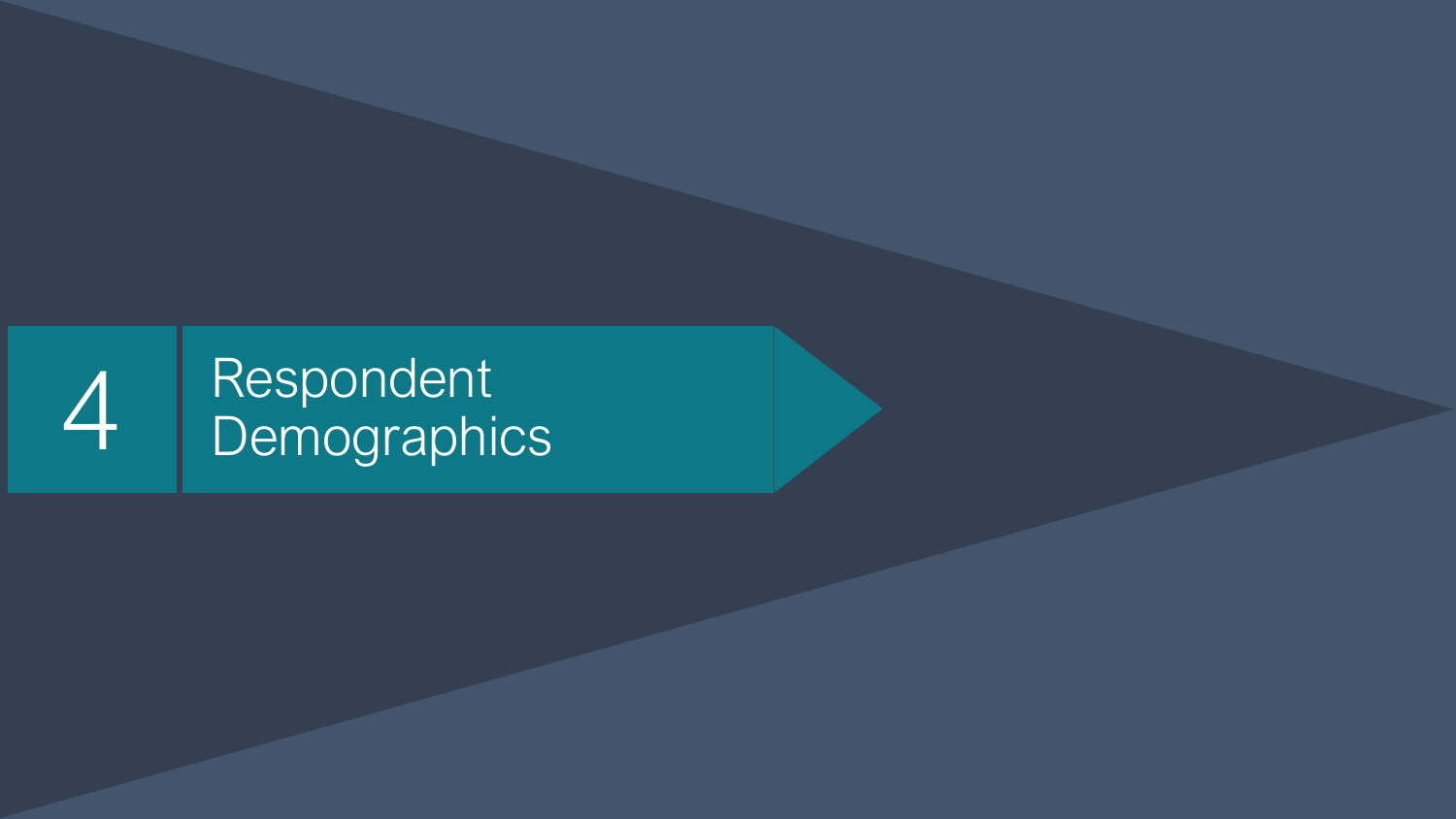### User Affiliation

▪ A majority of users regarded themselves as a "Planetary Science Researcher"



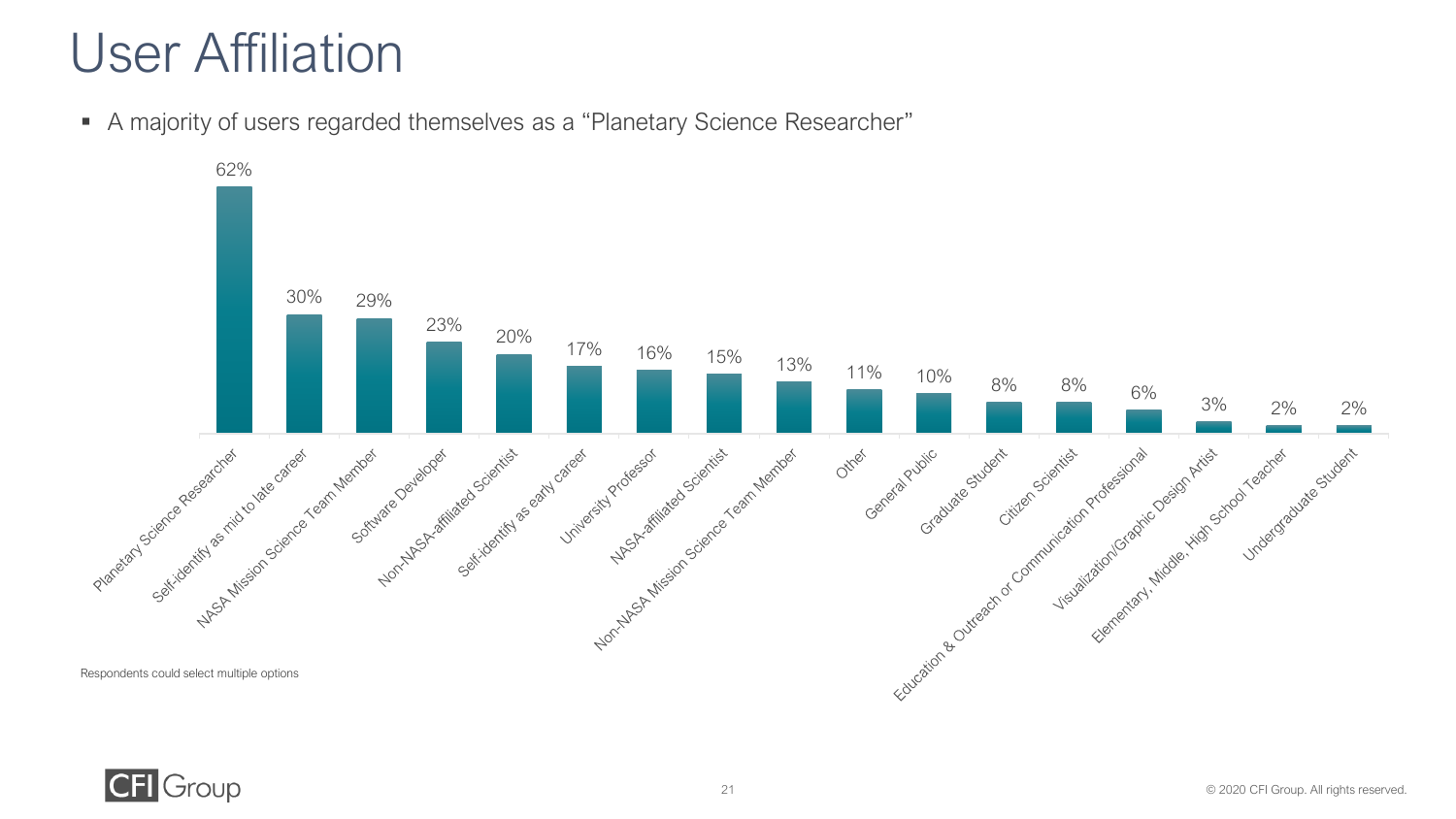### User Type

▪ Almost all respondents were "Data User" with a majority (86%) having at least "Moderate Experience."





■ Moderate to extensive experience ■ Moderate experience ■ Little experience ■ Expert



**CFI** Group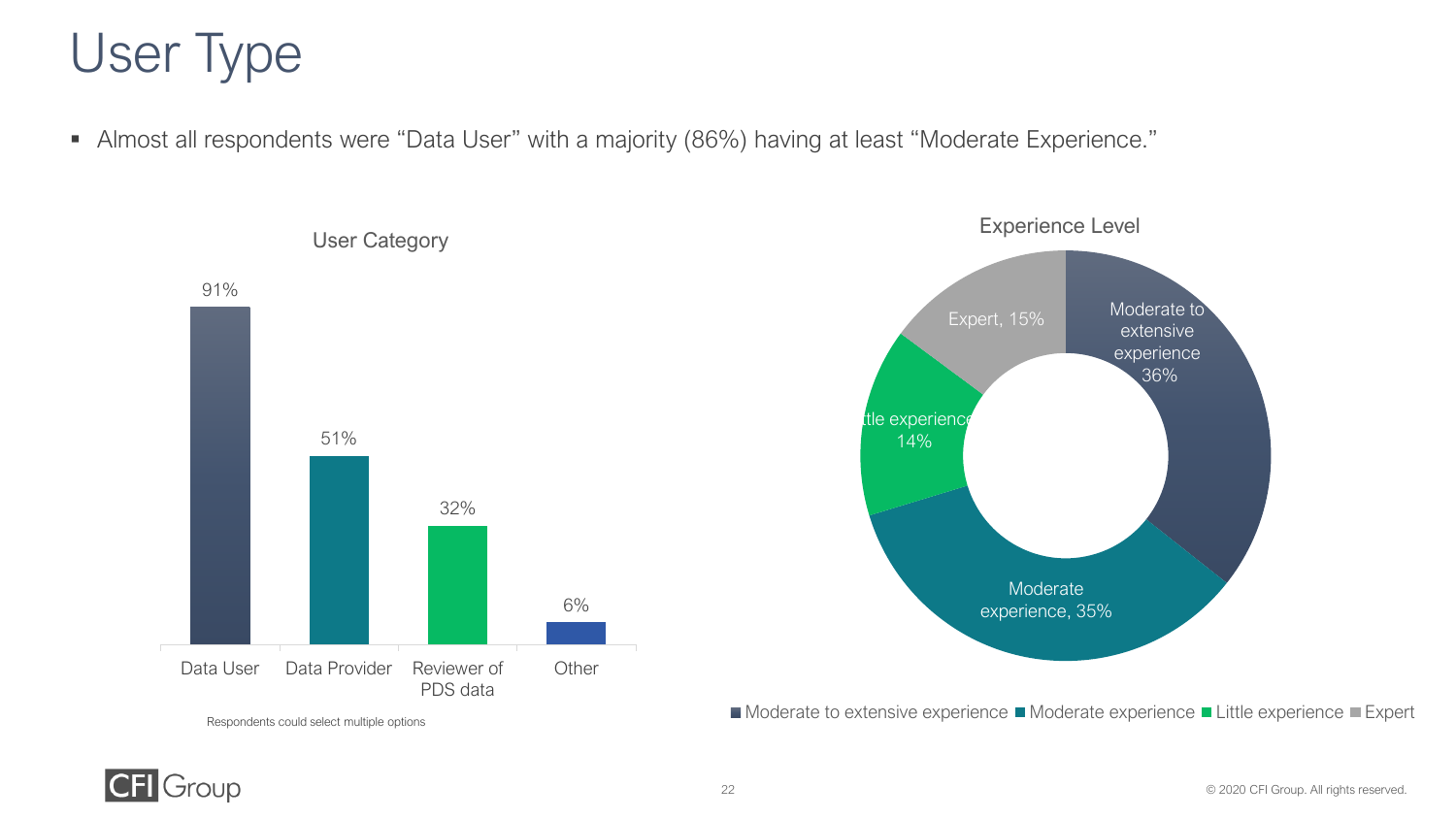### Nodes Used

- Two-thirds of respondents indicated they needed to know the archive node to access data.
- Planetary Surfaces was the most popular research area.

Research areas or disciplines use PDS science data or services  $\sim$ 





#### Need to know which node archived data in order to access data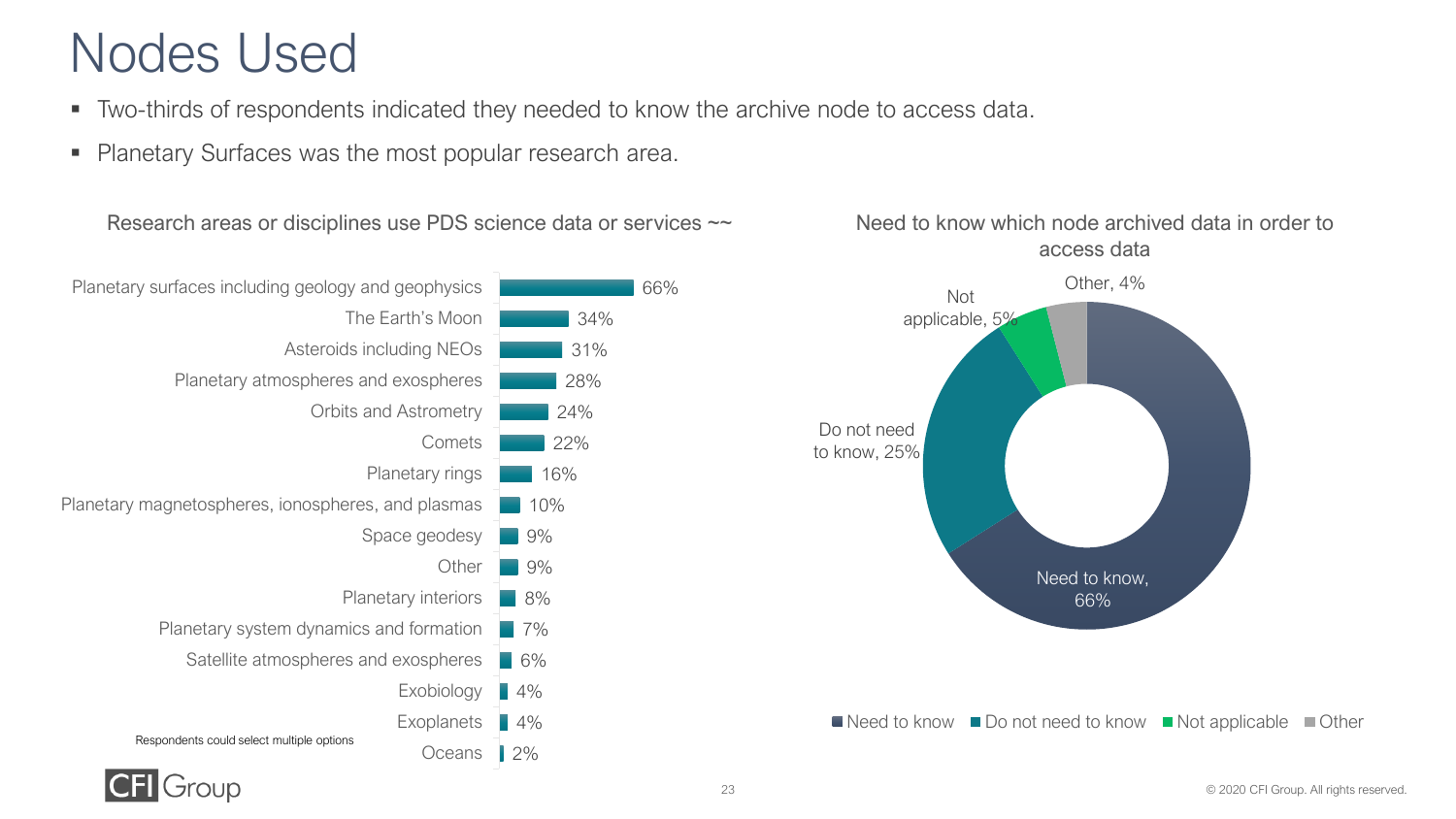### Search Tools

■ 'Manually searching the archives', 'Google', and the 'Search feature on pds.nasa.gov' were the most popular search tools to find data.

![](_page_23_Figure_2.jpeg)

#### Search services and tools used  $\sim$

![](_page_23_Picture_4.jpeg)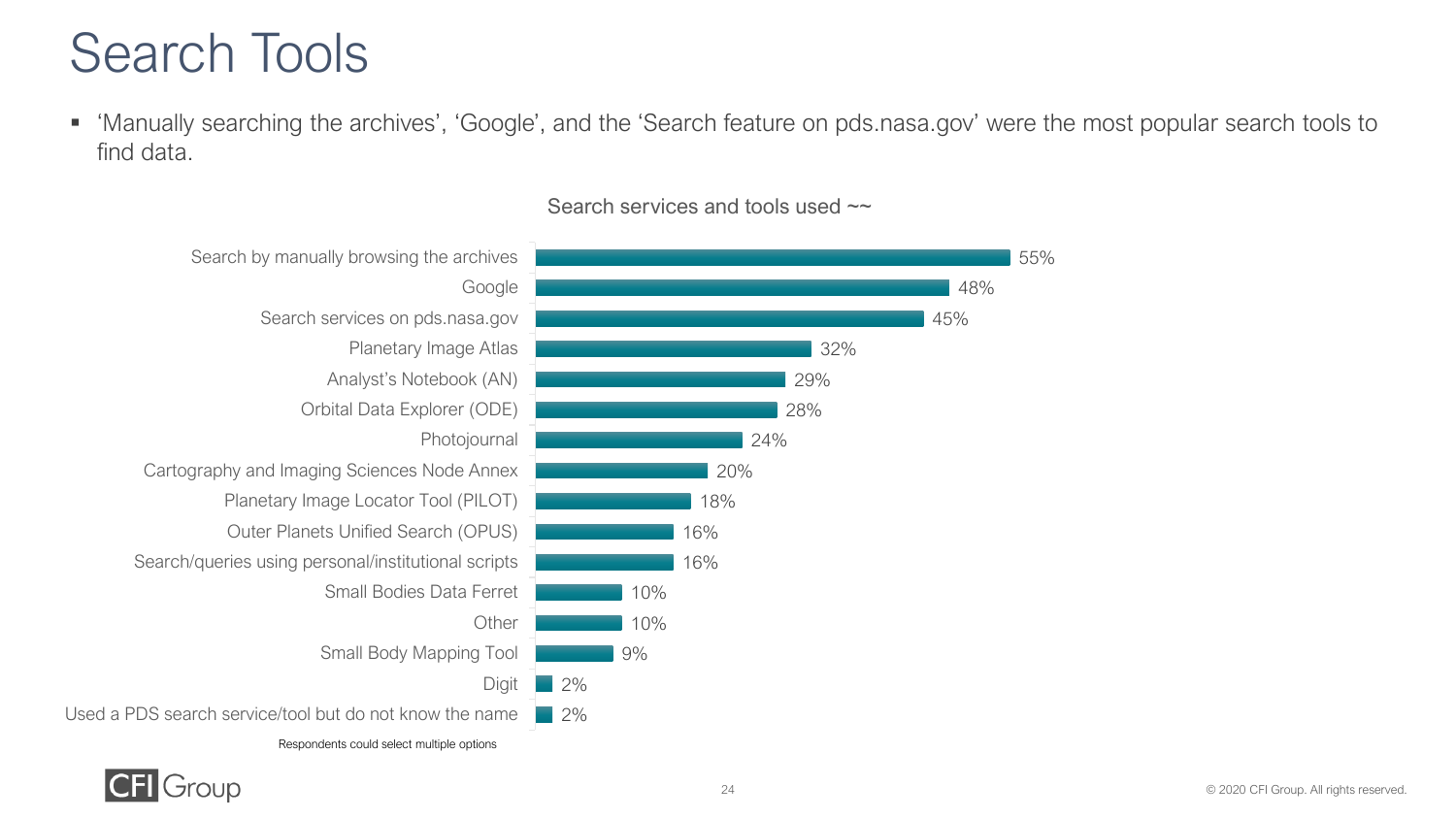### Search Tools (cont)

■ Around half of respondents needed to search more than one node but most (93%) were able to find what they were looking for.

![](_page_24_Figure_2.jpeg)

![](_page_24_Figure_3.jpeg)

![](_page_24_Figure_4.jpeg)

![](_page_24_Picture_5.jpeg)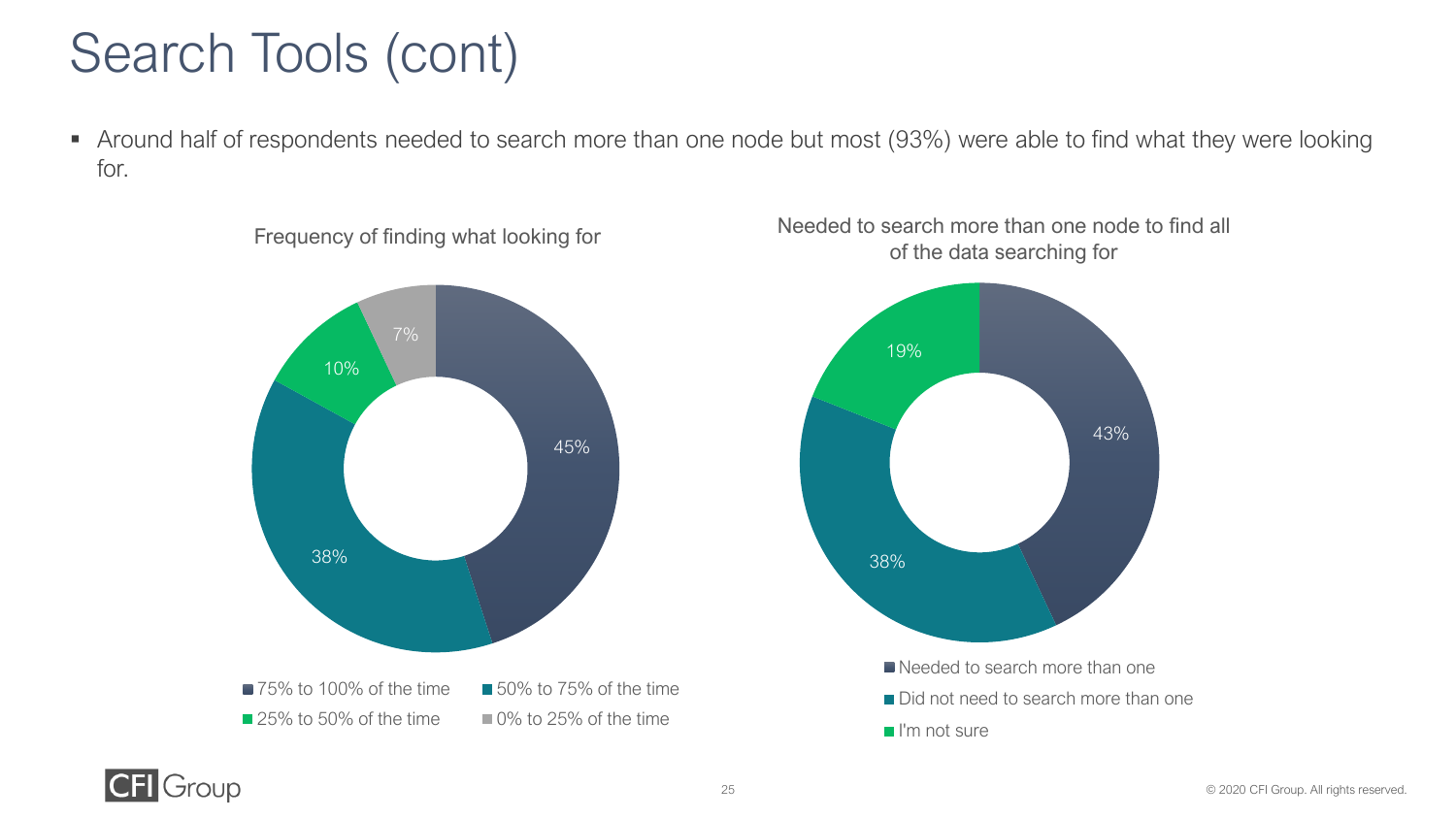### Software Tools

- Most respondents used software tools (84%) to work with the data, with SPICE or custom tools being the most often used.
- Interestingly, 16% reported using no tools at all.

Used software tools to work with data

![](_page_25_Figure_4.jpeg)

#### Software tools used with PDS data  $\sim$

![](_page_25_Figure_6.jpeg)

![](_page_25_Picture_7.jpeg)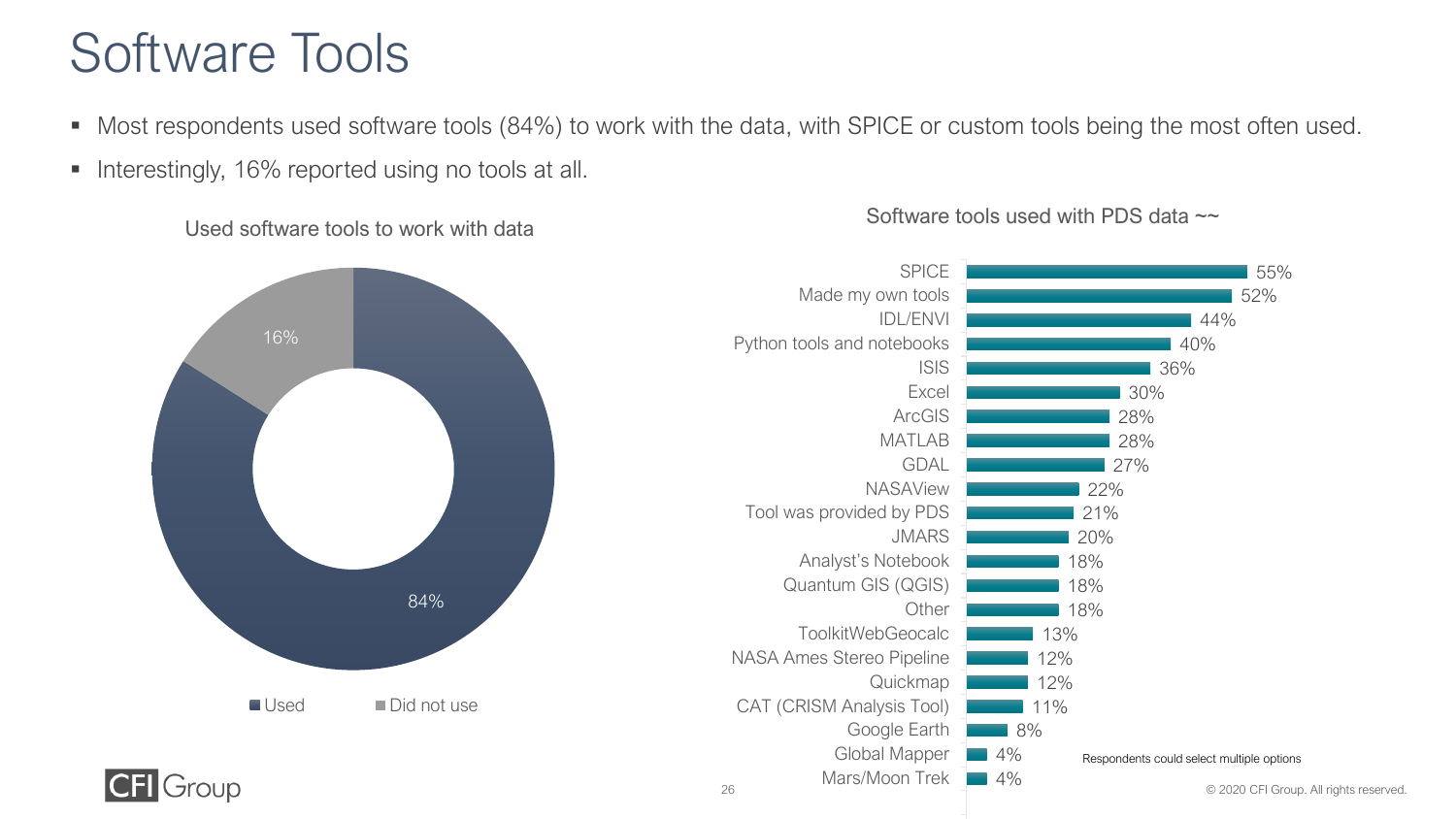### R&A Funded Data Providers

![](_page_26_Figure_1.jpeg)

Submitted R and A proposal that included archiving data in PDS

![](_page_26_Picture_3.jpeg)

■ Roughly half of respondents submitted a R&A proposal.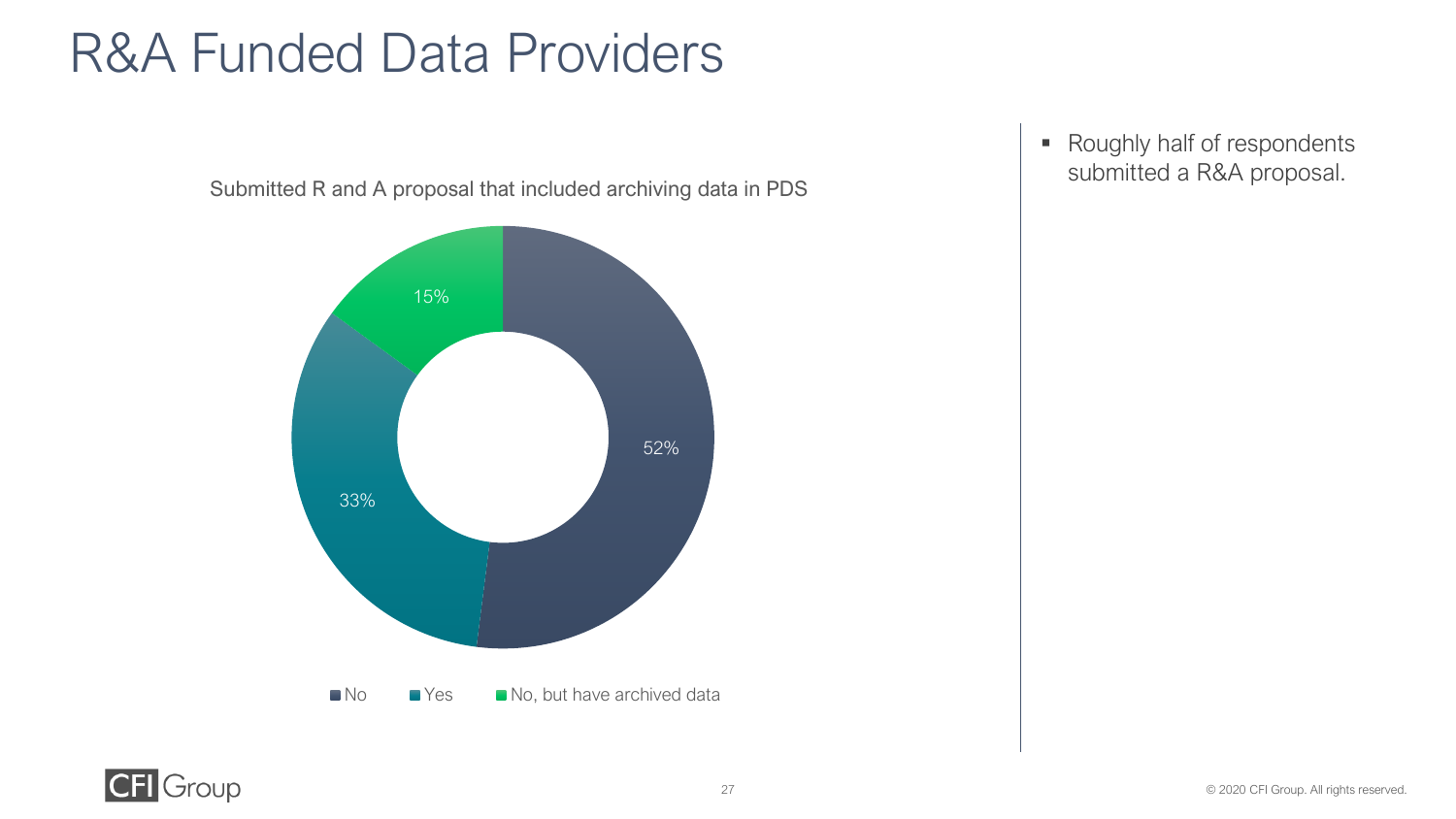## Modeled Satisfaction Drivers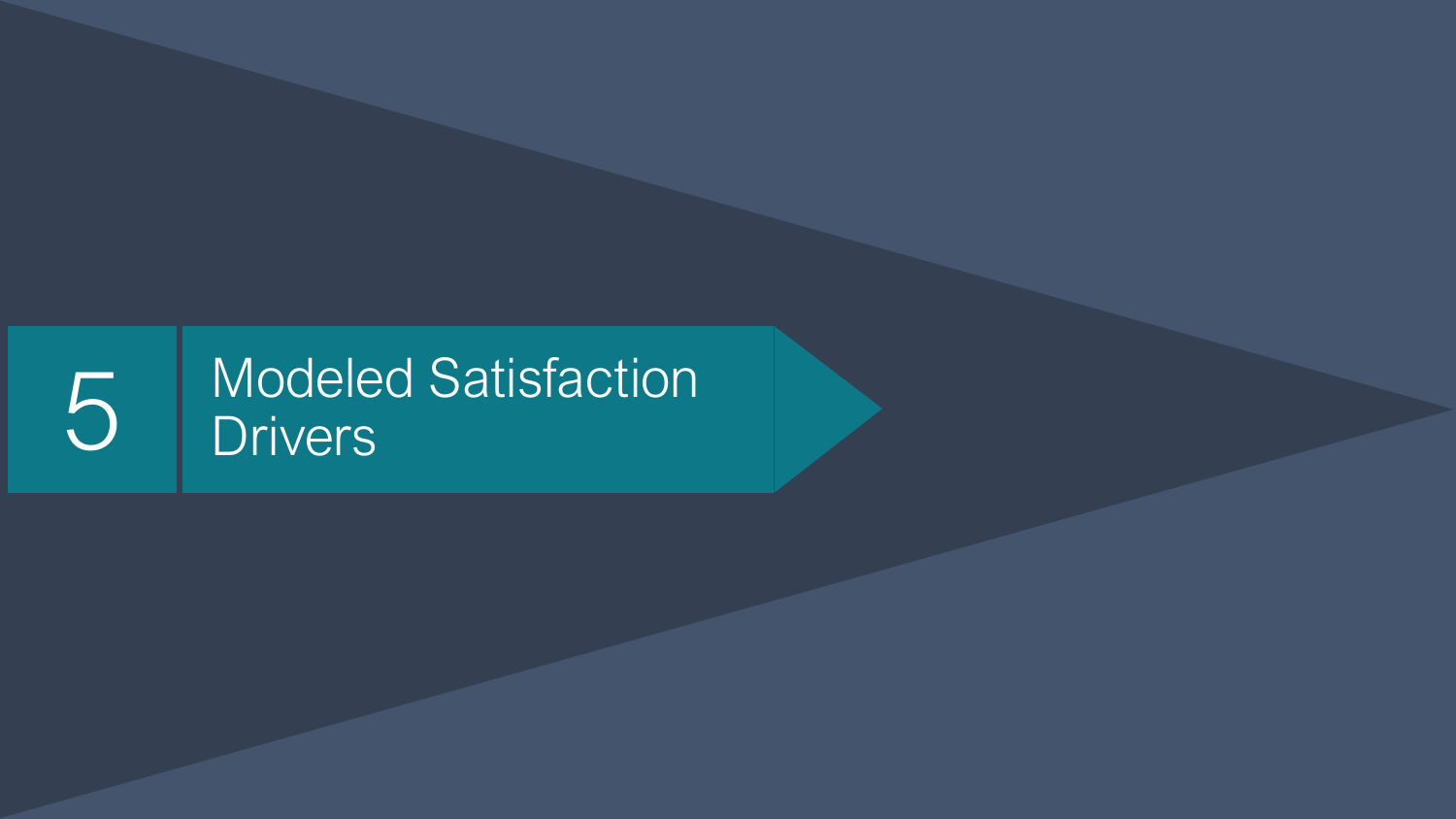### PDS Search Scores

![](_page_28_Figure_1.jpeg)

- While respondents find the search capabilities sufficient, they offer ideas for improvement as echoed by this respondent:
- *"DS is a very important archive, and the current work around PDS4 is very good. The data at PDS are unique (the Solar System exploration is a series of unique observations) and the PDS is therefore essential to the planetary science community. More integrated search tools for interdisciplinary studies (using concepts such as VESPA) would make it even better."*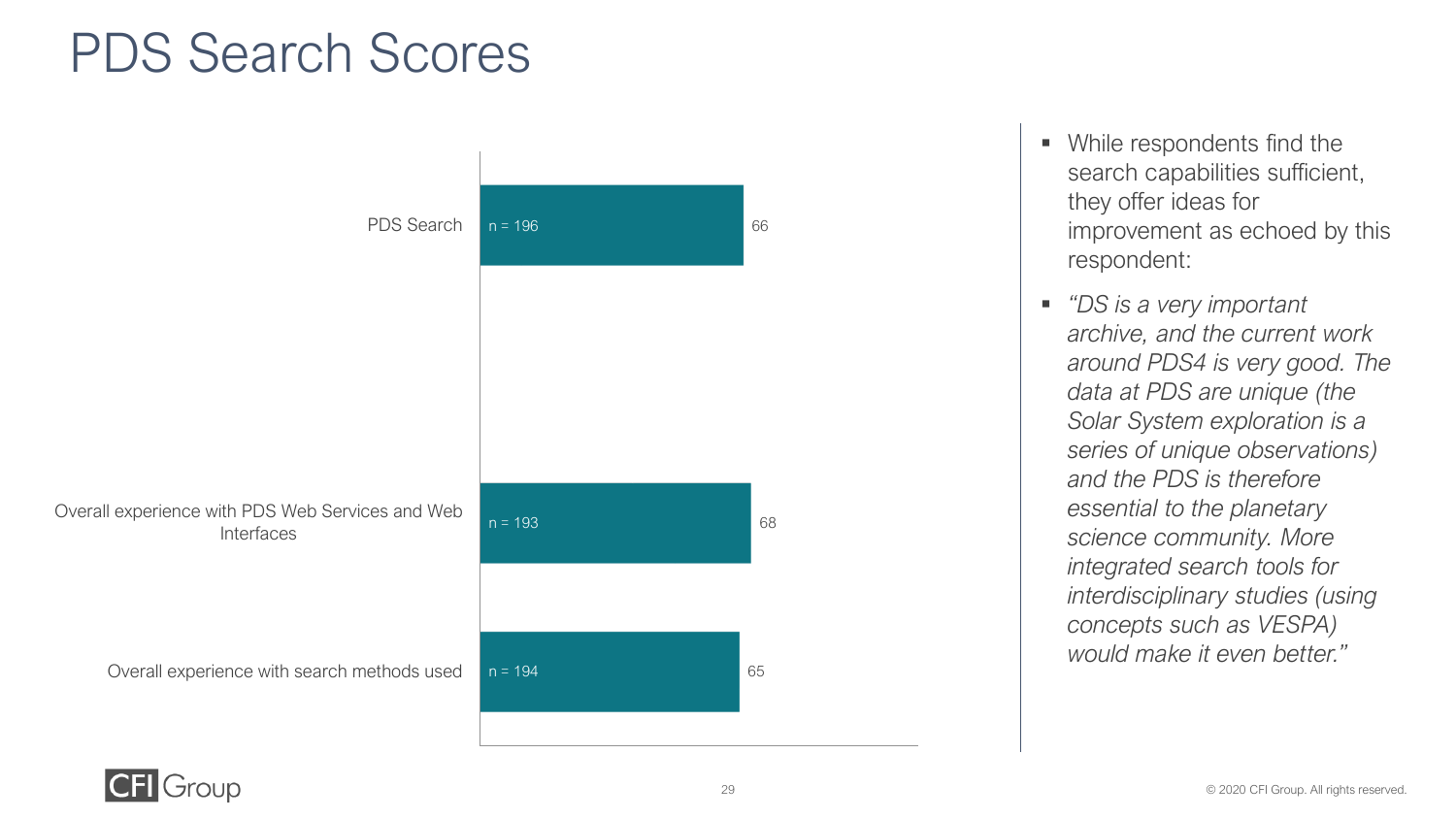### Format Scores

![](_page_29_Figure_1.jpeg)

- From user comments, there seemed to be a greater need for documentation on formats:
- *" (I would like to see) some user-friendly documents / presentations on migrating data from PDS3 to PDS4 and (any) additional tools related to the processing of PDS4 format data"*

![](_page_29_Picture_4.jpeg)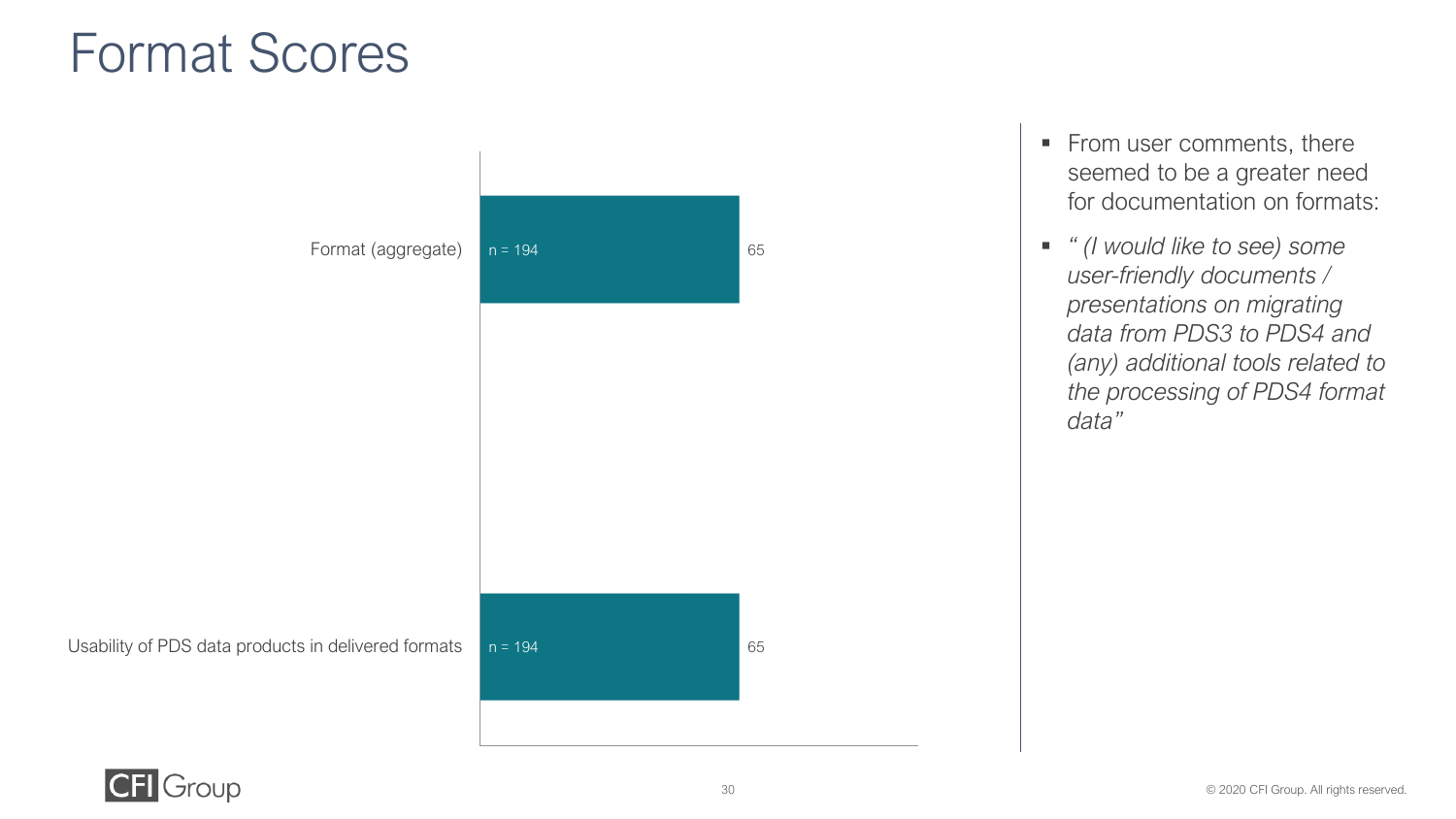# 6 Non-Modeled<br>Satisfaction Drivers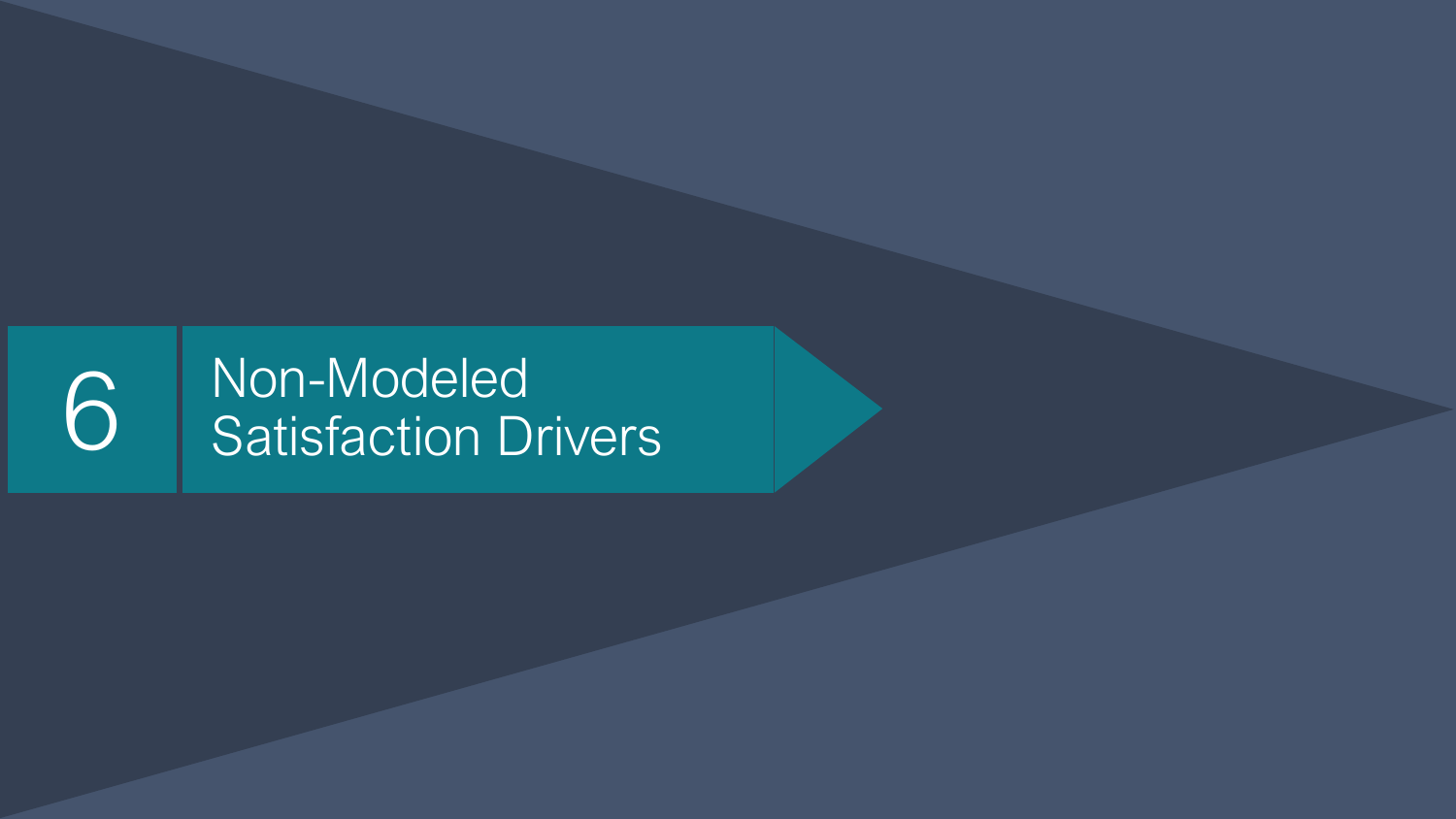### Node Search Scores

![](_page_31_Figure_1.jpeg)

■ Node Search scores are slightly higher than PDS as a whole scores. This is to be expected since users may be more familiar with the specific node data.

![](_page_31_Picture_3.jpeg)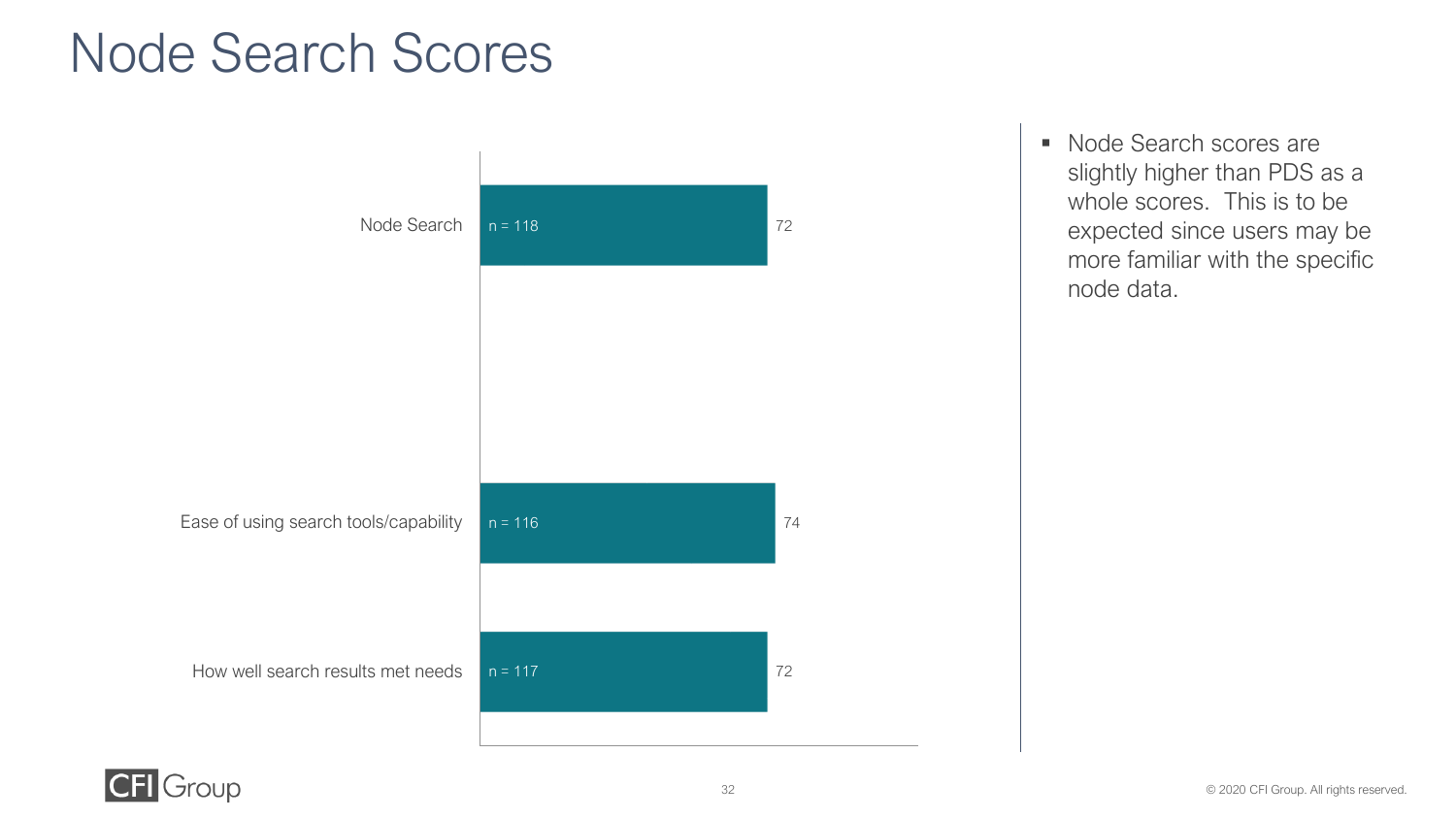### Node Format Scores

![](_page_32_Figure_1.jpeg)

▪ While respondents are pleased with Node Format Scores, there seems to be an opportunity to improve 'Ease of using products in the delivered formats.'

![](_page_32_Picture_4.jpeg)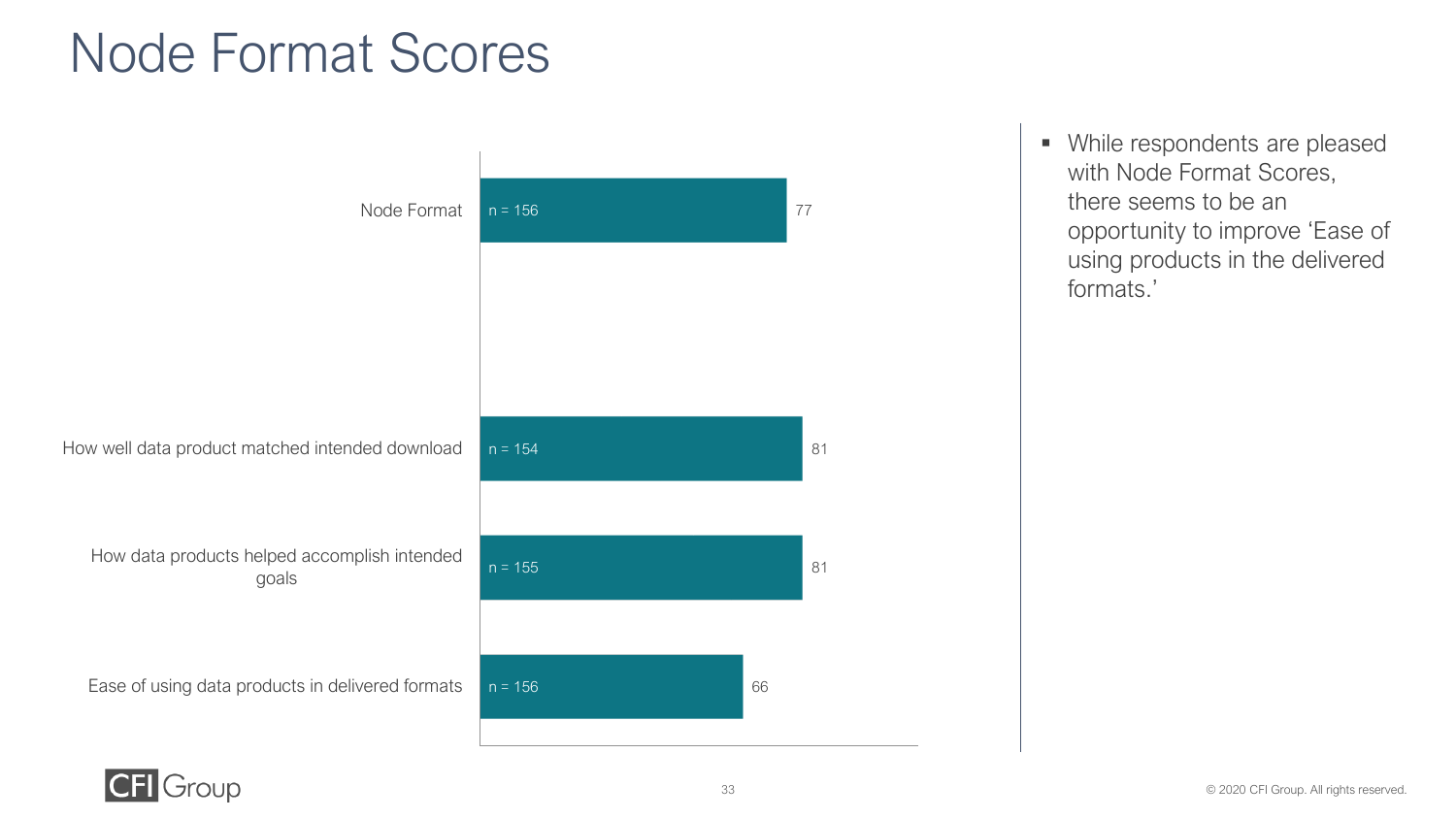### Node Accessibility Scores

![](_page_33_Figure_1.jpeg)

**■** Users are generally pleased with Node Accessibility with 'Speed of data access' scoring the highest and 'Web interfaces' scoring the lowest.

![](_page_33_Picture_3.jpeg)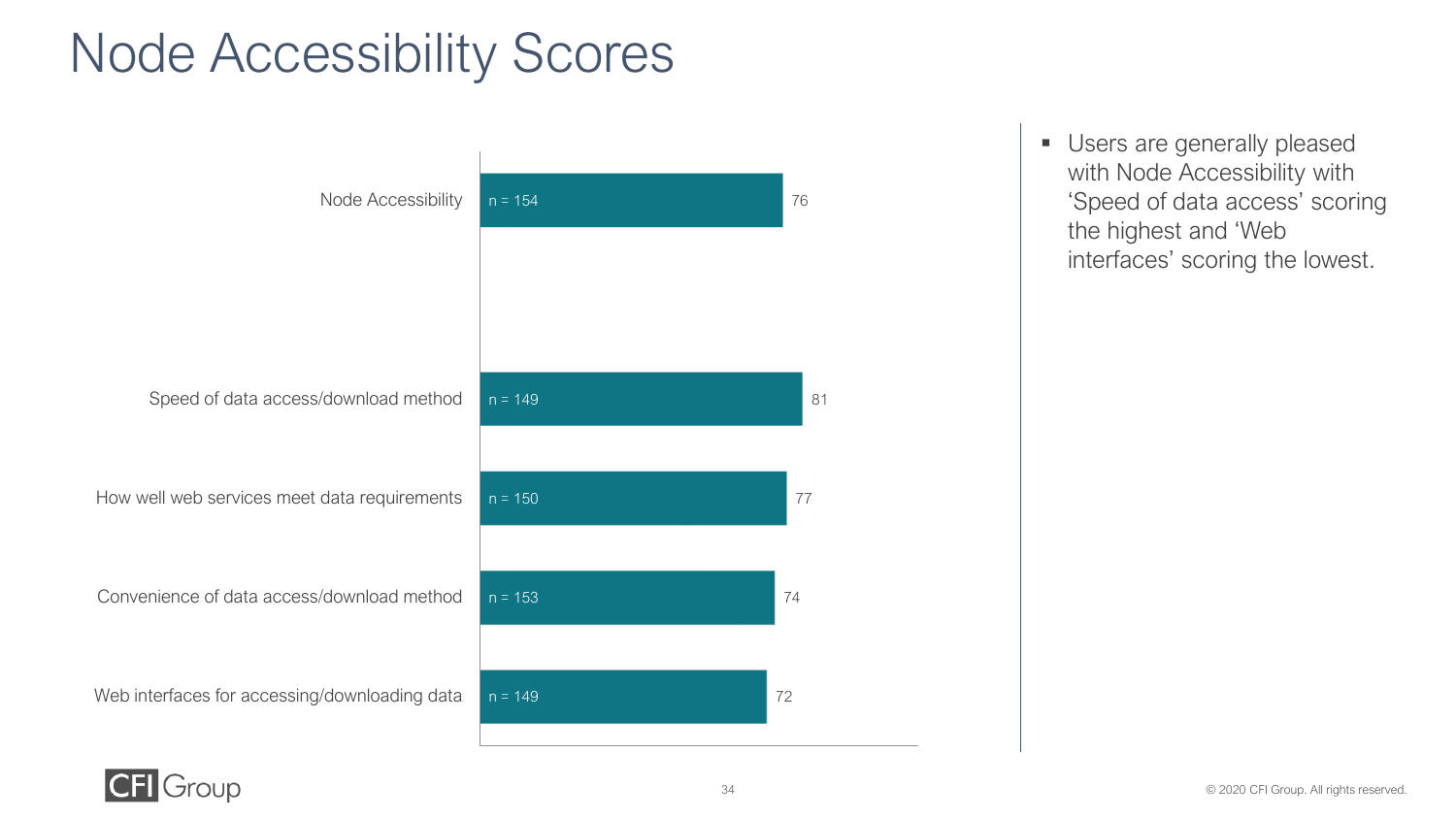### Node Documentation Scores

![](_page_34_Figure_1.jpeg)

- Individual node documentation may differ as noted by this user comment:
- *"In general, there is too much variation in the quality of products, documentation, tools that are provided by mission/instrument teams. Some teams provide excellent, high-quality products with superb documentation and tools to help end users access and use the data...while other teams seem to put in the bare minimum just to meet requirements…"*

![](_page_34_Picture_4.jpeg)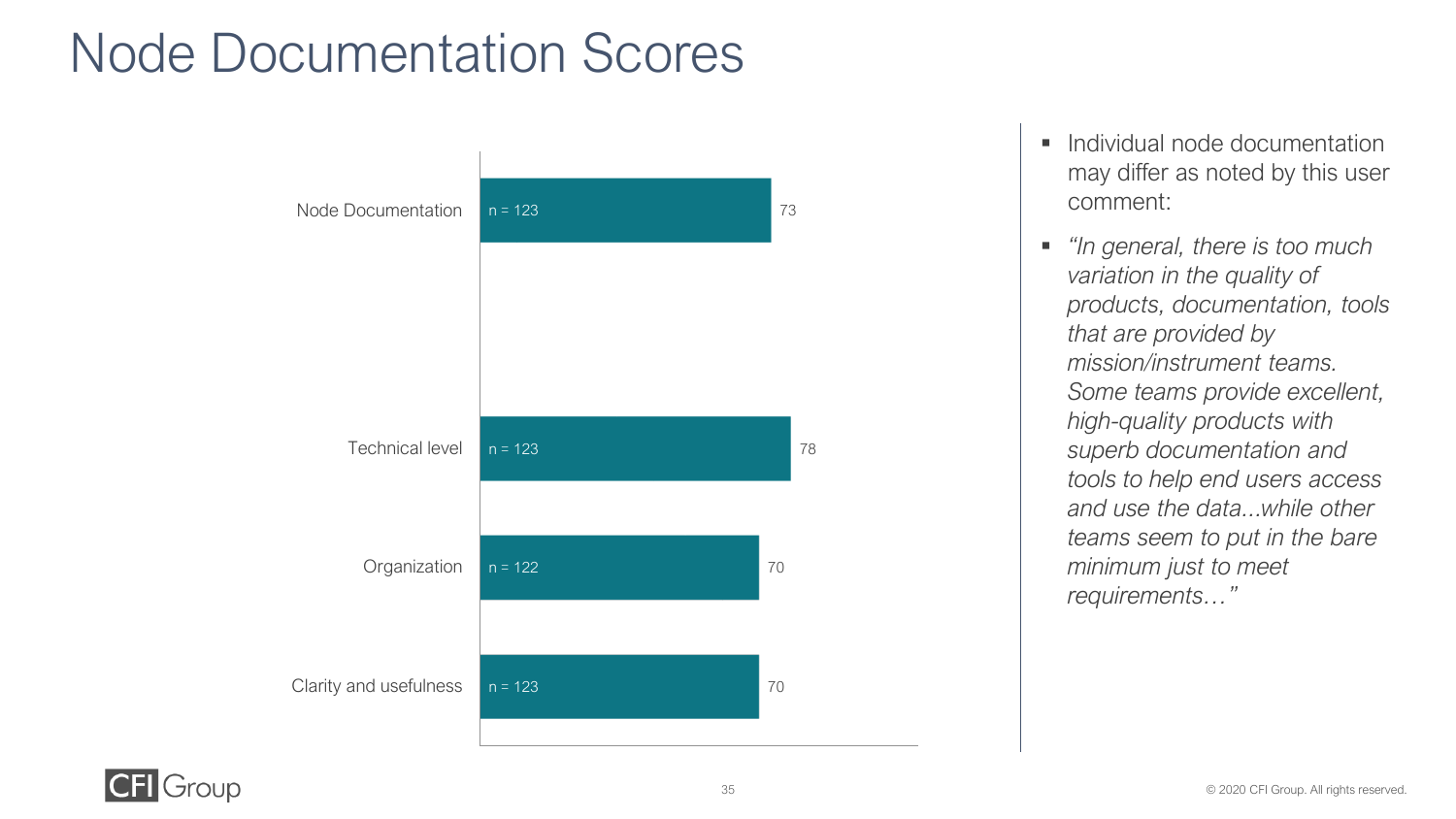### Node Customer Service Scores

![](_page_35_Figure_1.jpeg)

**■ Users were extremely pleased** with all aspects of customer 95 Service.

![](_page_35_Picture_3.jpeg)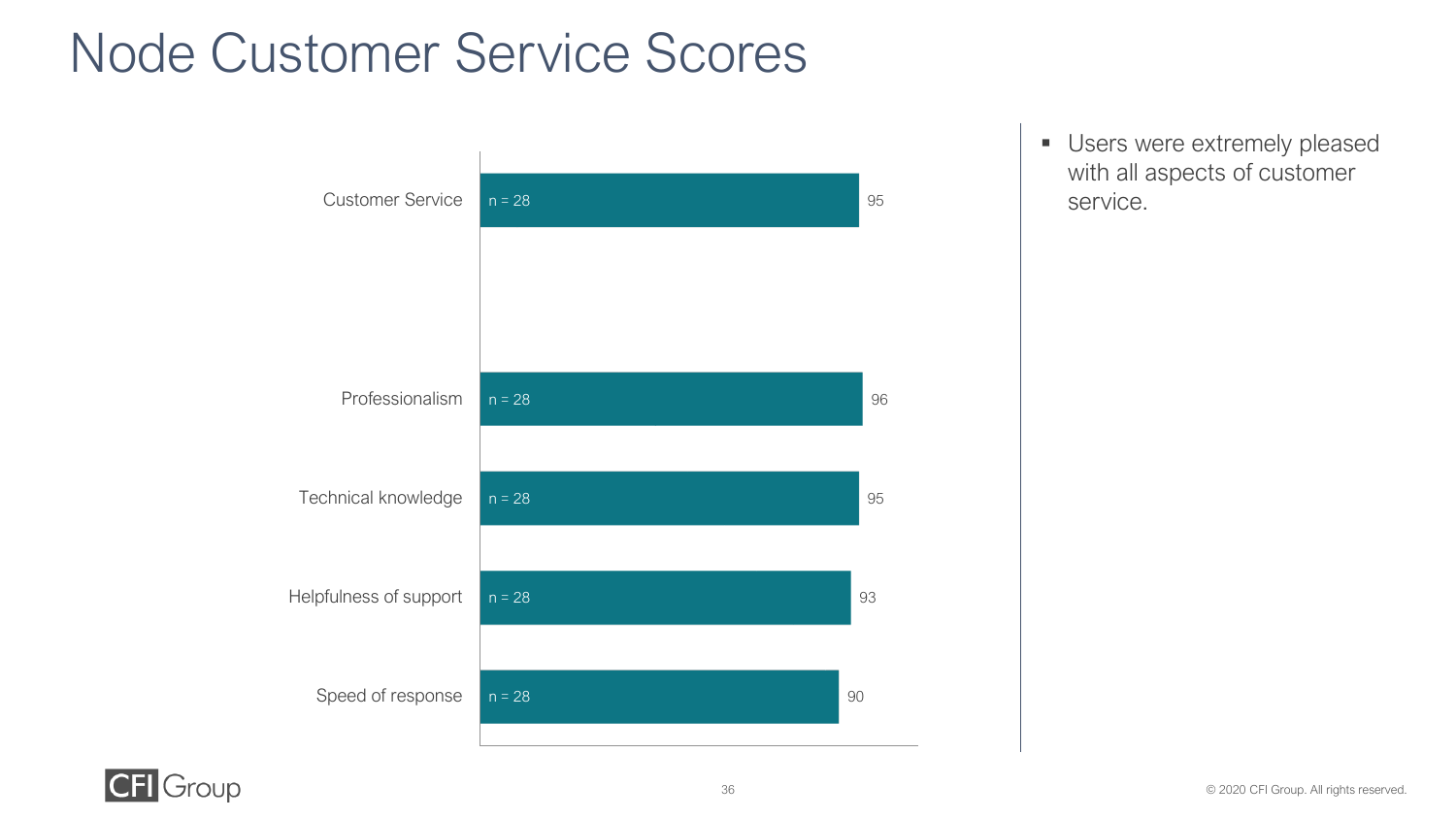### Node R&A Funded Data Providers Scores

![](_page_36_Figure_1.jpeg)

■ While users were extremely pleased with their 'Overall experience with requesting/receiving support letters', there may some opportunity to tweak their 'Experience in archiving data in the PDS.'

![](_page_36_Picture_4.jpeg)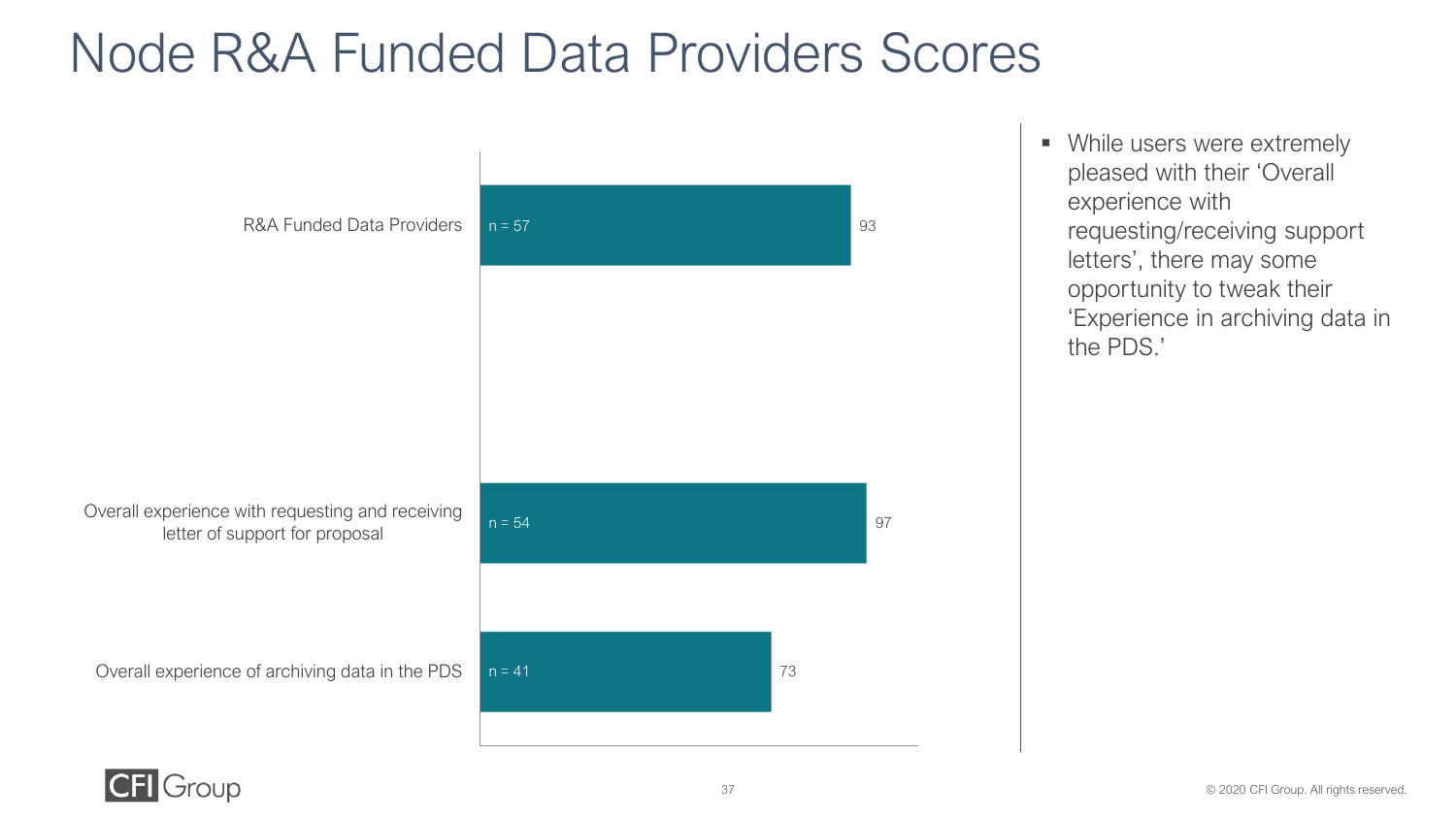![](_page_37_Picture_0.jpeg)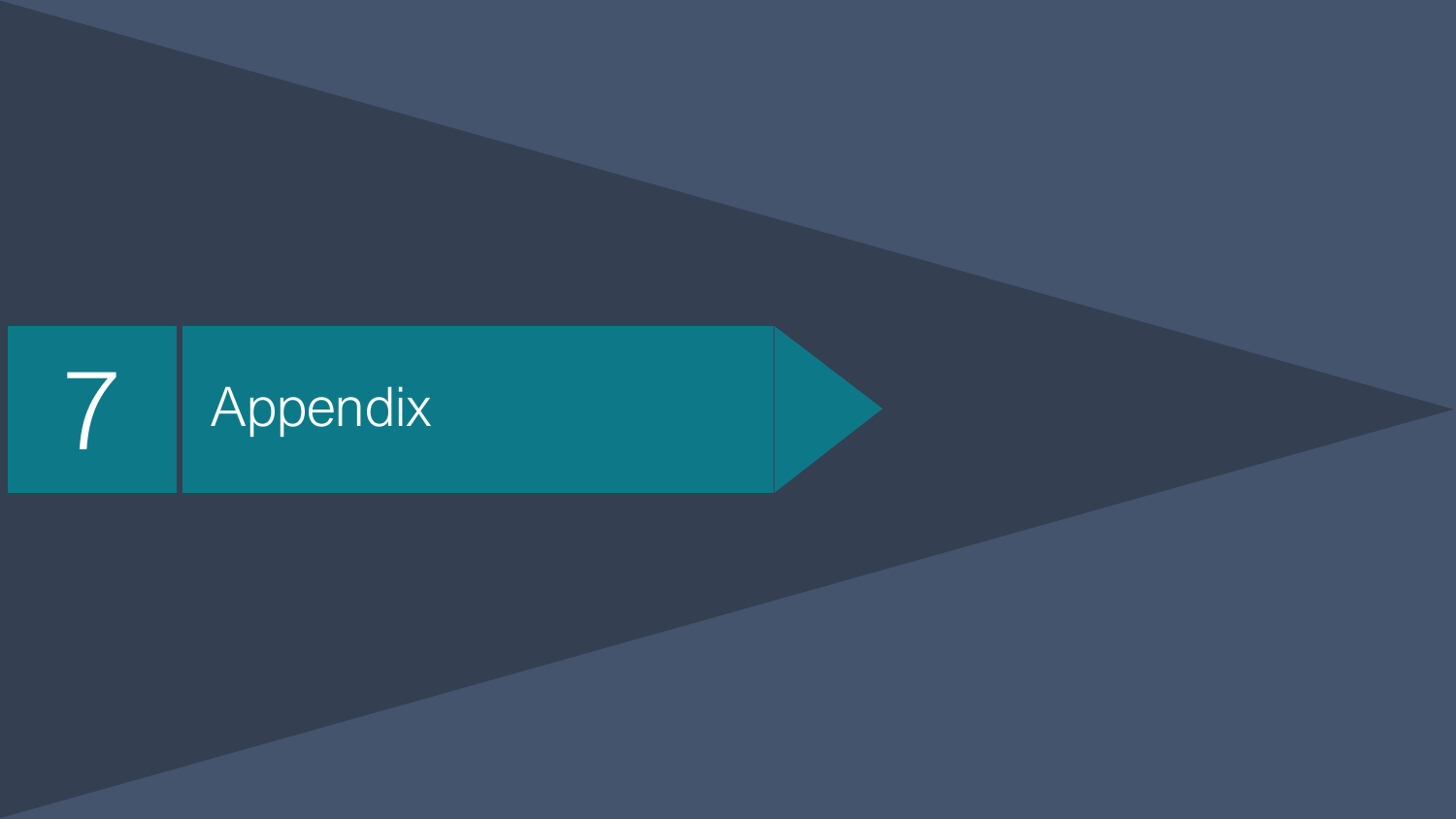### The Measurement Pyramid

![](_page_38_Figure_1.jpeg)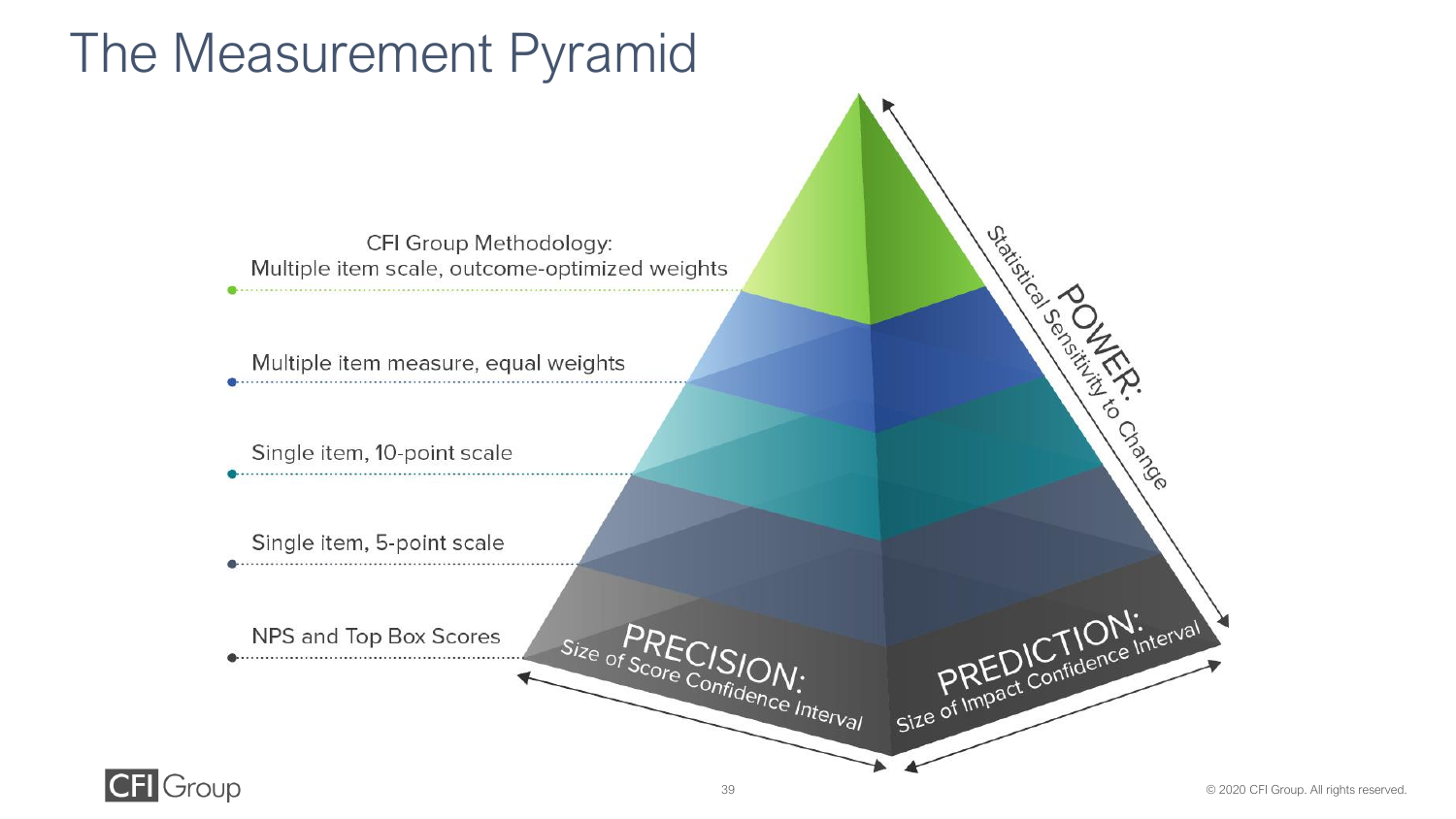### Country of Origin Breakout

![](_page_39_Figure_1.jpeg)

![](_page_39_Figure_2.jpeg)